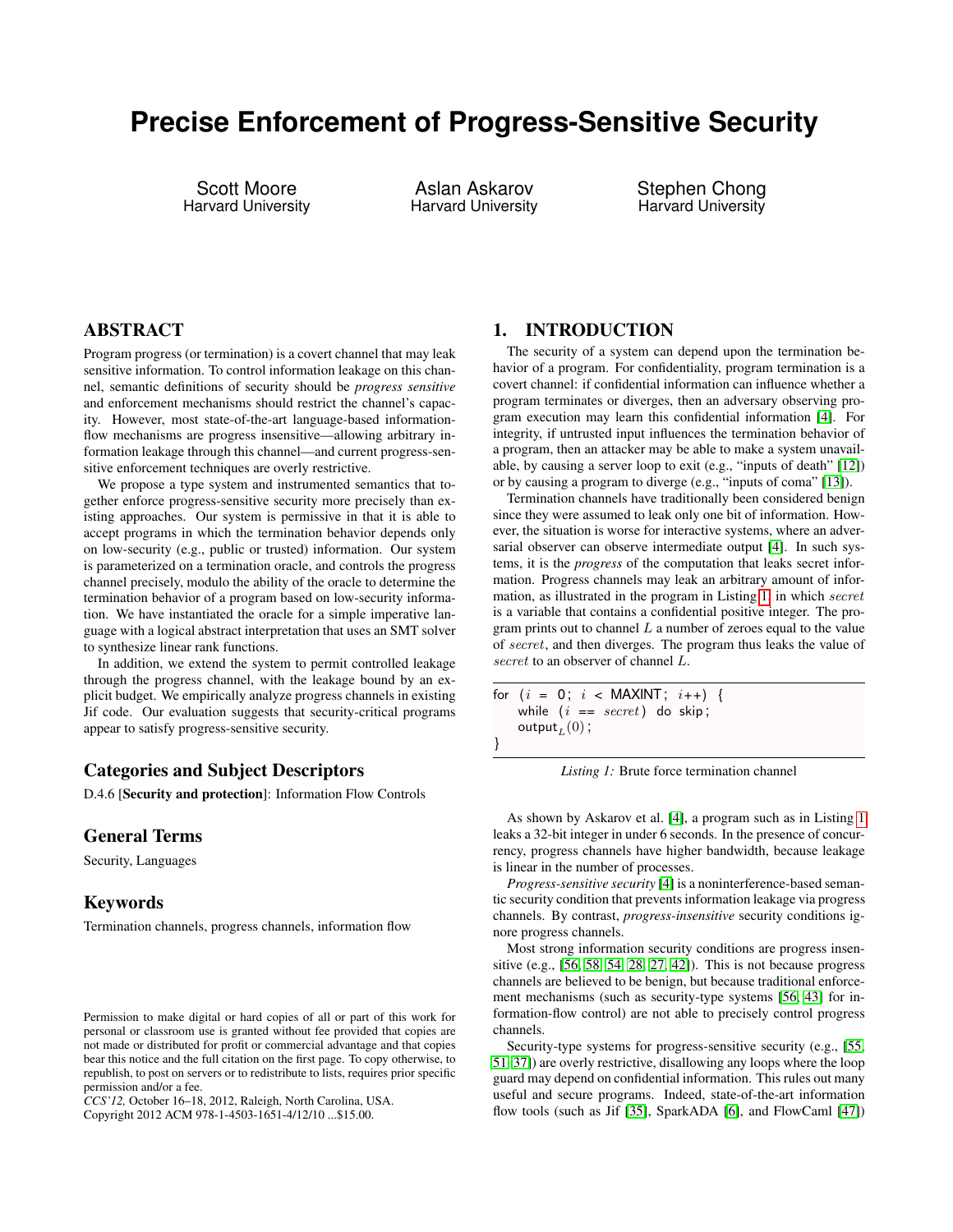<span id="page-1-0"></span>output<sub> $L$ </sub> $(0)$ ; while  $(\text{secret} > 0)$  do  $secret := secret - stride;$ output<sub> $L(1)$ </sub>;

*Listing 2:* Progress-sensitive secure if  $\text{stride} > 0$ 

are progress insensitive in order to accept useful programs, at the cost of also accepting programs that leak information via progress channels.

We propose a type system and a runtime mechanism that together precisely enforce progress-sensitive security in a simple interactive imperative language. Our system is parameterized on an oracle that reasons about the termination behavior of loops. If the oracle determines that the termination or divergence of a loop depends only on public information, then the termination behavior of the loop does not reveal any confidential information, and execution of the loop may proceed. Otherwise, program execution is terminated, thus preventing leakage of confidential information through the loop's termination behavior. Our system controls the progress channel precisely, modulo the ability of the oracle to determine the termination behavior of loops. As analyses for program termination improve, so will the precision of our enforcement.

The oracle reasons at run time about termination behavior. This allows the oracle to be more precise, as it may use public information specific to a particular execution of the program. It would of course be possible for the oracle to reason statically, providing run-time performance benefits, perhaps at the cost of precision.

Our system soundly enforces progress-sensitive security, rejecting programs that leak information via progress channels. (Such programs would be accepted by existing progress-insensitive type systems.) We have implemented a prototype of the oracle using logical abstract interpretation for termination analysis. This oracle is sufficiently precise to allow us to accept as secure some programs that progress-sensitive type systems reject.

Example. The program in Listing [2](#page-1-0) contains a loop with a guard that depends on confidential information: the contents of variable secret. An observer of channel  $L$  will see a zero output, and, depending on whether the loop terminates, an output of one. Does this program reveal confidential information to the observer of channel  $L$ ? Provided the public variable *stride* is positive, the loop is guaranteed to terminate, as the value in secret will eventually be negative. If stride is non-positive, then the termination behavior depends on confidential information: the initial value of secret. Since the value of stride cannot be determined statically, a purely static enforcement technique would not be able to accept this program as secure. Provided the oracle is sufficiently sophisticated, in an execution where stride is positive, our system would be able to accept the execution as secure, and allow execution to continue.<sup>[1](#page-1-1)</sup>

<span id="page-1-3"></span>output $_L(0)$ ; while  $(\text{secret} > 0)$  do  $secret \ \coloneqq \ secret \ + \ 1 \, ;$ output $_L(1)$ ;

*Listing 3:* Progress-sensitive insecure

Example. By contrast, the program in Listing [3](#page-1-3) always reveals confidential information: a value of one is output on channel  $L$  if and only if the initial value of secret is non-positive. Most existing information-flow security type systems would accept this program as secure, despite the information leak through the progress channel. Our system rejects this program, since the oracle is unable to prove that the termination behavior of this program depends only on public information.

Budgeted semantics For some programs, it may be acceptable to have some information leaked through progress channels. We extend our system with an explicit *budget* for information leakage through the progress channel. The amount of information leaked via progress channels is tracked at runtime: for each loop that is encountered where the termination behavior may leak high-security information, the budget is reduced. Once the budget limit is reached, the program is terminated, preventing additional confidential information from being leaked. The budget allows us to establish an information theoretic bound on the information leaked via progress channels, and provides a continuum of security between progress sensitive and progress insensitive security conditions.

The rest of the paper is structured as follows. In Section [2](#page-1-2) we present a simple interactive imperative language with an annotation that indicates that the termination oracle should be consulted at run time. We present a type system in Section [3.](#page-3-0) The type system and runtime semantics enforce a progress sensitive security condition, which we discuss in Section [4.](#page-4-0) Section [5](#page-4-1) extends our system and our security guarantees with a budget for leaking information through the progress channel. We extend our results from a simple two-point lattice of security levels to arbitrary security lattices in Section [6.](#page-5-0)

We have implemented the type system and runtime system, including a termination oracle that uses logical abstract interpretation to reason about program termination and an SMT solver to synthesize linear rank functions to help prove termination. Section [7](#page-8-0) describes our implementation. In addition, we have modified the Jif compiler [\[35\]](#page-11-4) to track progress channels, and applied the modified compiler to a large Jif program, which we also describe in Section [7.](#page-8-0) By manual inspection we determined that all loops detected by the modified compiler are guaranteed to terminate, and moreover, it is straightforward to reason that they terminate. We thus believe that it is practical and feasible to enforce progress sensitive security.

Section [8](#page-9-0) discusses applications and extensions of our system together with a survey of related work. We conclude in Section [9.](#page-10-2)

# <span id="page-1-2"></span>2. LANGUAGE AND SEMANTICS

We present a simple imperative language in which to explore enforcement of progress-sensitive security guarantees. We assume a lattice  $(\mathcal{L}, \sqsubseteq)$ , such that  $\mathcal L$  is a set of security levels, and  $\sqsubseteq$  is a relation over  $\mathcal L$  that indicates permitted information flow between security levels: for  $l_1, l_2 \in \mathcal{L}$ , if  $l_1 \sqsubseteq l_2$ , then information at security level  $l_1$  may flow to security level  $l_2$ . We write  $l_1 \sqcup l_2$ for the join of  $l_1$  and  $l_2$ . For clarity, we initially assume that  $\mathcal{L} =$  $\{L, H\}$ , and  $L \sqsubseteq H$  but  $H \not\sqsubseteq L$ . Security levels can describe the confidentiality or integrity of information. Intuitively, L represents low security (public or trusted) information, and  $H$  represents high security (secret or untrusted) information. In this paper, we focus on reasoning about the confidentiality of information, although our results also apply to integrity. In Section [6](#page-5-0) we generalize our results to arbitrary lattices.

Language syntax is presented in Figure [1.](#page-2-0) Commands are mostly standard, with the exception of an explicit output command, and a

<span id="page-1-1"></span><sup>1</sup>Our system actually requires a *cast* annotation on the loop, which indicates that the oracle must examine the loop at run time. The cast annotation is described in Section [2.](#page-1-2)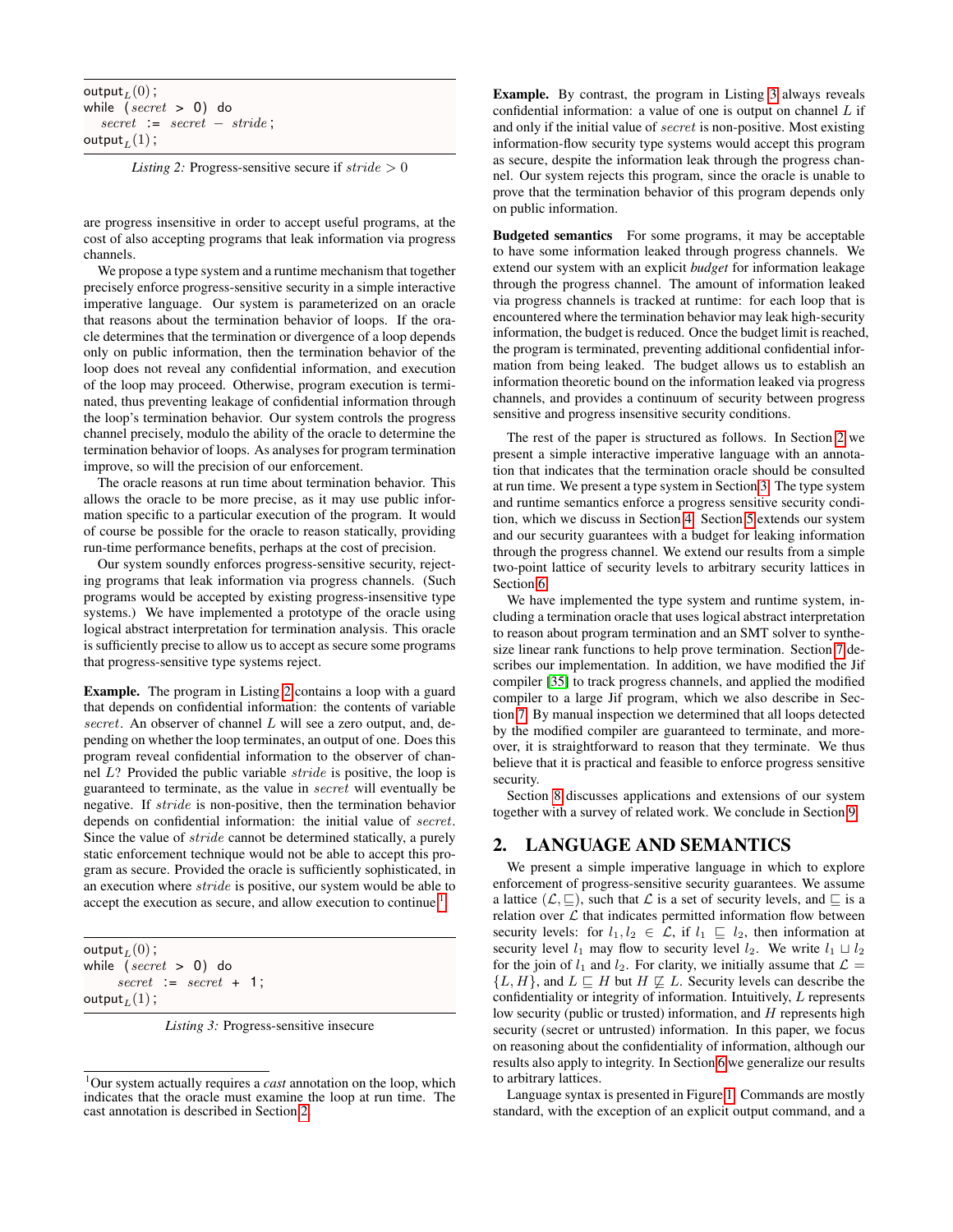```
Values v := nExpressions e ::= v | x | e_1 \oplus e_2Commands c ::= skip | stop x := e \mid c_1; c_2 |
                        output_l(e) \mid if e then c_1 else c_2 \midwhile e do c | cast_p[c]Figure 1: Language syntax
```
"cast" command, described below. Expressions consist of values  $v$ , program variables  $x$ , and total binary operations over expressions. For simplicity, we restrict values to integers. Output command output $_{l}(e)$  evaluates expression  $e$  to a value, and outputs the value on channel l. Without loss of generality, we assume that there is one channel for each security level.

We also assume a *security environment* Γ that maps variables to security levels. Intuitively, if  $\Gamma(x) = l$ , then only information at security level  $l$  or below will ever be stored in variable  $x$ . The security environment is used both in the runtime semantics of the language (specifically, by the cast command), and in the type system.

Cast command cast<sub>p</sub> $[c]$  dynamically checks whether the termination behavior of  $c$  is determined by the current values of lowsecurity variables (i.e., variables x such that  $\Gamma(x) = L$ ). Every command cast<sub>p</sub>[c] has a unique label p, which is used to identify the program point of the command. Whenever this label is clear from the context or is unimportant (as in most of the examples) we omit it for clarity.

Intuitively, we are concerned with protecting the initial values of high-security variables (i.e., variables x such that  $\Gamma(x) = H$ ). We assume that there is an attacker that knows the initial values of low-security variables and observes outputs on the channel for security level L. An execution of a program is regarded as secure if the attacker is unable to learn anything about the initial values of high-security variables. This will be defined formally in Section [4.](#page-4-0)

Semantics A *memory* is a function from variables to values. We say that two memories  $m_1$  and  $m_2$  are *low equivalent*, written  $m_1 \approx_L m_2$ , when they agree on the values of low-security variables:  $m_1 \approx_L m_2 \triangleq \forall x \cdot \Gamma(x) \sqsubseteq L. m_1(x) = m_2(x)$ .

An *output trace* is a finite list of the form  $(v_1, l_1) :: (v_2, l_2) ::$  $\cdots$  ::  $(v_n, l_n)$ , where each  $(v_i, l_i)$  corresponds to an output of value  $v_i$  on channel  $l_i$ , and  $(v_n, l_n)$  is the most recent output. An empty output trace is denoted by  $\epsilon$ . The *projection* of output trace  $o$ , denoted  $o \upharpoonright_L$ , contains all and only values of o that were output to channel L:

$$
\epsilon \upharpoonright_{L} = \epsilon
$$
  

$$
o :: (v, l) \upharpoonright_{L} = \begin{cases} (o \upharpoonright_{L}) :: v & \text{if } l \subseteq L \\ o \upharpoonright_{L} & \text{if } l \not\subseteq L \end{cases}
$$

We say that output traces  $o_1$  and  $o_2$  are *low equivalent*, written  $o_1 \approx_L o_2$ , if and only if  $o_1 \upharpoonright_L = o_2 \upharpoonright_L$ .

Program configurations have the form  $\langle c, m, o \rangle$  where c is the command to be evaluated,  $m$  is the current memory, and  $o$  is the output trace produced so far. Semantic transitions have the form  $\langle c, m, o \rangle \longrightarrow \langle c', m', o' \rangle$ . The transition relation  $\longrightarrow$  is mostly standard, and is presented in Figure [2.](#page-2-1) We write  $m(e) = v$  to indicate that expression  $e$  evaluates to value  $v$  when variables  $x$ occurring in e are replaced with their values  $m(x)$ .

The rule for cast<sub>p</sub>[c] requires that the termination or divergence of command  $c$  is determined by low-security information. If that is not the case, then the program is stuck. Rule S-CAST uses a *termination oracle*  $O(p, m, o)$  to determine whether the termination behavior of  $c$  depends only on low-security information. The oracle is given a program point p that identifies a cast cast<sub>p</sub>[c],

<span id="page-2-1"></span>S-SKIP  
\n
$$
\langle \text{skip}, m, o \rangle \longrightarrow \langle \text{stop}, m, o \rangle
$$
  
\nS-ASSIGN  
\n
$$
m(e) = v
$$
  
\n
$$
\overline{\langle x := e, m, o \rangle} \longrightarrow \langle \text{stop}, m[x \mapsto v], o \rangle
$$
  
\nS-SEQ-1  
\n
$$
\langle c_1, m, o \rangle \longrightarrow \langle \text{stop}, m', o' \rangle
$$
  
\n
$$
\langle c_1, c_2, m, o \rangle \longrightarrow \langle c_2, m', o' \rangle
$$
  
\nS-SEQ-2  
\n
$$
\langle c_1, m, o \rangle \longrightarrow \langle c'_1, m', o' \rangle \qquad c'_1 \neq \text{stop}
$$
  
\n
$$
\langle c_1, c_2, m, o \rangle \longrightarrow \langle c'_1, c_2, m', o' \rangle
$$
  
\nS-IF  
\n
$$
m(e) \neq 0 \implies i = 1 \qquad m(e) = 0 \implies i = 2
$$
  
\n
$$
\overline{\langle f \mid e} \text{ then } c_1 \text{ else } c_2, m, o \rangle \longrightarrow \langle c_i, m, o \rangle
$$
  
\nS-WHILE-TRUE  
\n
$$
m(e) \neq 0
$$
  
\n
$$
\overline{\langle \text{while } e \text{ do } c, m, o \rangle} \longrightarrow \langle c; \text{while } e \text{ do } c, m, o \rangle
$$
  
\nS-WHILE-FALSE  
\n
$$
m(e) = 0
$$
  
\n
$$
\overline{\langle \text{while } e \text{ do } c, m, o \rangle} \longrightarrow \langle \text{stop}, m, o \rangle
$$
  
\nS-OUTPUT  
\n
$$
m(e) = v
$$
  
\n
$$
\overline{\langle \text{output}_i(e), m, o \rangle} \longrightarrow \langle \text{stop}, m, o :: (v, l) \rangle}
$$
  
\nS-CAST  
\n
$$
\overline{O(p, m, o) \in \{ \text{TERMINATE, DIVERGE} \}
$$
  
\n
$$
\overline{\langle \text{cast}_p[c], m, o \rangle} \longrightarrow \langle c, m, o \rangle}
$$
  
\nFigure 2: Semantics

the current memory  $m$ , and the current output trace  $o$  (and, implicitly, the original program  $c_0$  and the initial memory  $m_0$ ), and responds with one of TERMINATE, DIVERGE, or UNKNOWN. Intuitively, if the oracle responds TERMINATE then low-security information is sufficient to determine that  $c$  will terminate. That is, command c is guaranteed to terminate for any execution of program  $c_0$  that starts with an initial memory that is low equivalent to  $m_0$  and reaches cast<sub>p</sub>[c], after producing an output trace o' that is low equivalent to  $o$ , in memory  $m'$  that is low-equivalent to  $m$ . Formally, if  $O(p, m, o) =$  TERMINATE, then

$$
\forall m'_0, m', o'. m'_0 \approx_L m_0 \land m' \approx_L m \land o' \approx_L o.
$$
  
if  $(\langle c_0, m'_0, \epsilon \rangle \longrightarrow^* \langle \text{cast}_p[c]; c', m', o' \rangle)$   
then there exist  $m^*$  and  $o^*$  such that  
 $\langle c, m', o' \rangle \longrightarrow^* \langle \text{stop}, m^*, o^* \rangle.$ 

Similarly, if  $O(p, m, o) =$  DIVERGE then any low-equivalent execution of  $c_0$  that reaches cast<sub>n</sub>[c] is guaranteed to diverge:

$$
\forall m'_0, m', o'. m'_0 \approx_L m_0 \land m' \approx_L m \land o' \approx_L o.
$$
  
if  $(\langle c_0, m'_0, \epsilon \rangle \longrightarrow^* \langle \text{cast}_p[c]; c', m', o' \rangle)$   
then there does not exist  $m^*$  and  $o^*$  such that  
 $\langle c, m', o' \rangle \longrightarrow^* \langle \text{stop}, m^*, o^* \rangle$ .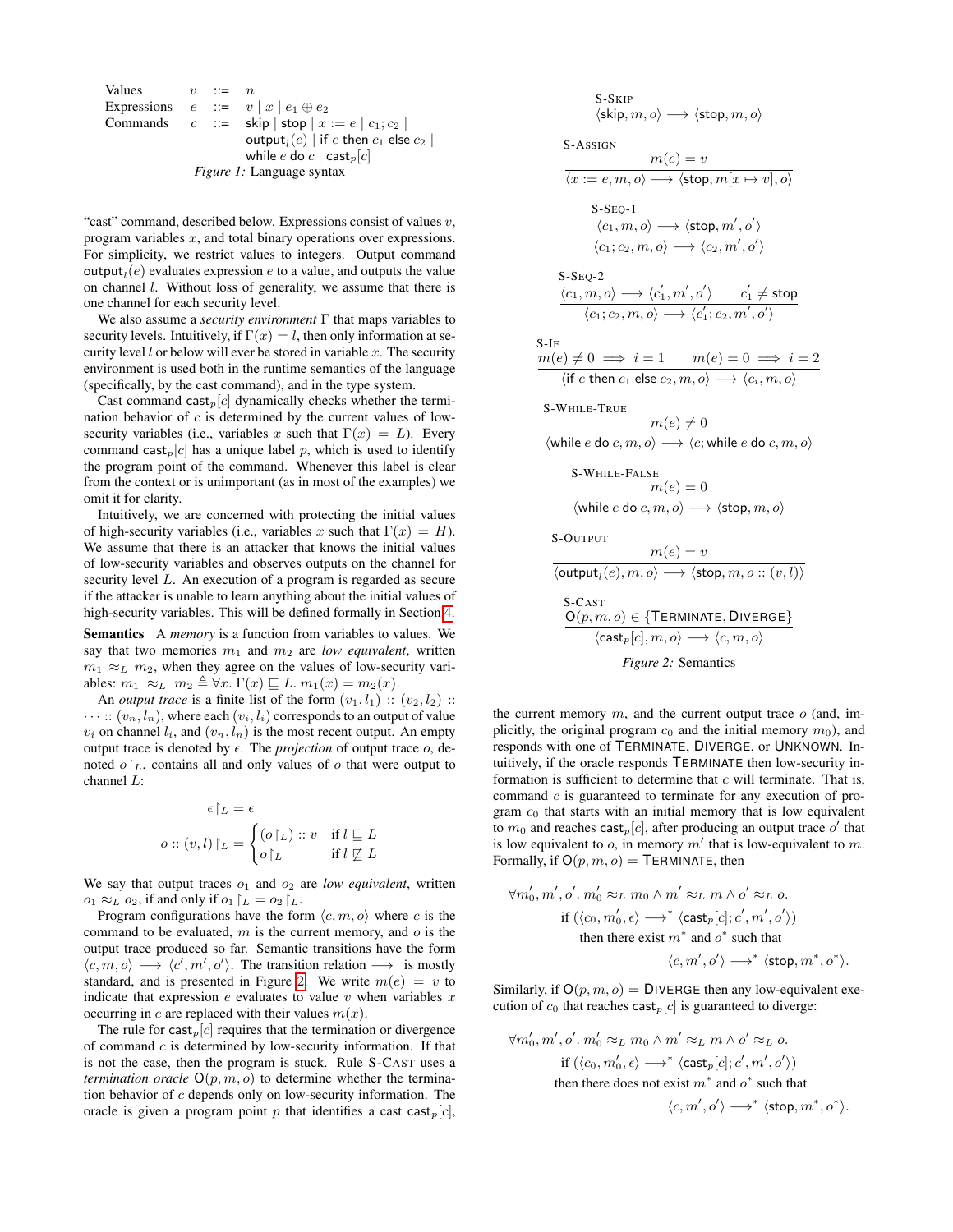<span id="page-3-1"></span>
$$
\Gamma, \text{pc} \vdash \text{skip} : L
$$
\n
$$
\frac{\Gamma \vdash e : l' \quad \text{pc} \sqcup l' \sqsubseteq \Gamma(x)}{\Gamma, \text{pc} \vdash x := e : L}
$$
\n
$$
\frac{\Gamma, \text{pc} \vdash c_1 : l_1 \quad \Gamma, \text{pc} \sqcup l_1 \vdash c_2 : l_2}{\Gamma, \text{pc} \vdash c_1; c_2 : l_1 \sqcup l_2}
$$
\n
$$
\frac{\Gamma \vdash e : l \quad \Gamma, \text{pc} \sqcup l \vdash c_i : l_i}{\Gamma, \text{pc} \vdash \text{if} e \text{ then } c_1 \text{ else } c_2 : l_1 \sqcup l_2}
$$
\n
$$
\frac{\Gamma \vdash e : l \quad \Gamma, \text{pc} \sqcup l \sqcup l' \vdash c : l'}{\Gamma, \text{pc} \vdash \text{while} e \text{ do } c : \text{pc} \sqcup l \sqcup l'} \frac{\Gamma, H \vdash c : l}{\Gamma, L \vdash \text{cast}_p[c] : L}
$$
\n
$$
\frac{\Gamma \vdash e : l' \quad \text{pc} \sqcup l' \sqsubseteq l}{\Gamma, \text{pc} \vdash \text{output}_l(e) : L}
$$
\n*Figure 3:* Type system: commands

If the oracle responds with UNKNOWN then the oracle is unable to determine whether the termination behavior of  $\text{cast}_p[c]$  depends only on low-security information.

While the problem of proving program termination is clearly undecidable, there are many approaches to implementing sound and useful (but incomplete) termination oracles. Simple, albeit imprecise program analysis could identify common patterns (for example, identifying for loops such that the loop counter is a lowsecurity variable, and the stride is a constant). For more complex programs, existing tools (e.g., [\[19,](#page-11-5) [31,](#page-11-6) [52\]](#page-12-9)) for proving program termination can be employed. More sophisticated approaches, such as the work of Cook et al. [\[20\]](#page-11-7), are able to automatically synthesize sufficient conditions to prove loop termination. We describe our prototype implementation in Section [7.](#page-8-0)

# <span id="page-3-0"></span>3. TYPE SYSTEM

This section presents the typing rules for our language. The rules for expressions are standard and have form  $\Gamma \vdash e : l$ , meaning that in environment  $\Gamma$ , level  $l$  is an upper bound on the information that may be learned by evaluating expression e. Typing rules for commands have form  $\Gamma$ ,  $pc \vdash c : l$ , where pc is the *program counter* level, and  $l$  is the termination level. Figure [3](#page-3-1) presents typing rules for commands in our language. Termination level  $l$  of command  $c$ is an upper bound on how much information may be learned by observing  $c$ 's termination. For simple commands, such as skip, assignment, and output, the termination level is always  $L$ —these commands always terminate and thus the termination of the command reveals no information. The rule for sequential composition  $c_1$ ;  $c_2$  propagates the termination level of  $c_1$  into the pc-level of  $c_2$ , since  $c_2$  executes only if  $c_1$  terminates. Therefore, if the termination level of  $c_1$  is  $H$ , no low assignments or low outputs are allowed in  $c_2$ . The termination level of  $c_1$ ;  $c_2$  is the join of the termination levels of the individual commands. The termination level of conditional if e then  $c_1$  else  $c_2$  is the join of the termination levels of branches  $c_1$  and  $c_2$ .

For command while  $e$  do  $c$ , the termination of the loop may depend on both the guard expression e and the termination of loop body c. Thus, the termination level for a while loop contains the join of the level of the guard expression  $l$  and the termination level of c. In addition, if the while loop diverges then program's nontermination may reveal that the while loop was executed. The pc-level is an upper bound on the information that may be learned by knowing that the while loop executed, and so the pc-level is folded into the termination level of the loop.

**Example.** Let 
$$
\Gamma(h) = H
$$
 and  $\Gamma(low) = L$ . Consider program

while  $h > 0$  do  $h := h - low$ ; output<sub> $I(1)$ </sub>

The type system rejects this program, because the termination level of the while loop is  $H$ , and so the pc-level of the output command is also  $H$ , which does not type check.

The typing rule for cast  $[c]$  is noteworthy. It ignores the termination level of subcommand c, and the termination level of the casted command is  $L$ . The intuition is that the termination behavior of  $c$ is *assumed* to depend only on low-security information, and thus the termination or non-termination of  $c$  will not leak secret information. This assumption will be validated at runtime by the termination oracle. This is secure because the oracle's decision is based only on low-security information, and thus the success or failure of the cast at runtime does not reveal any secret information. Subcommand  $c$  must type check with a pc-level of  $H$ , which ensures that  $c$  does not contain any assignments to low-security variables or low-security outputs. This is a technical simplification with no loss of expressiveness—any casted command  $c$  that is well-typed under low pc-level can be transformed into a form with (possibly many) casts around subcommands of  $c$  that are well-typed under high-pc. The latter is possible because a command of the form  $\Gamma, L \vdash$  while h do c is well-typed if and only if  $\Gamma, H \vdash$  while h do c is well-typed; the same holds for the conditionals. If original command contains no high loops or conditionals, then the cast is redundant and can be omitted.

**Example.** Let  $\Gamma(h) = H$  and  $\Gamma(low) = L$ . Consider program cast[while  $h > 0$  do  $h := h - low$ ]; output<sub>L</sub> $(1)$ 

This program is accepted by the type system, because the termination level of the cast is  $L$ , and so the pc level of the output command is also  $L$ , and thus the output command type checks. The termination of the while loop here depends on the values of  $low$  and  $h$ . In particular, when  $low > 0$ , the while loop will terminate regardless of the value of h; when  $low < 0$ , termination depends on h. At runtime, according to S-CAST, the termination oracle needs to examine variable  $low$ , and execution continues only when  $low > 0$ .

On placement of casts Note that our language allows casts to be placed around any code block, not just loops. In fact, limiting casts to just loops would be insufficient, as illustrated by the following program.

if 
$$
h > 0
$$
  
then while  $h' > 0$  do  $h' := h' - low$ ;  
else skip;  
output<sub>L</sub>(1)

Placing the cast around the loop would not close the termination channel of this program: when  $h \leq 0$ , the program takes the else branch, omitting the request to the termination oracle; yet, if  $low \leq 0$ , the subsequent output of value 1 reveals  $h \leq 0$ , because otherwise the execution would have been stopped. For this reason, our type system rules out casts in high contexts. The correct placement of cast for this example is around the if command, which would allow the program to type check.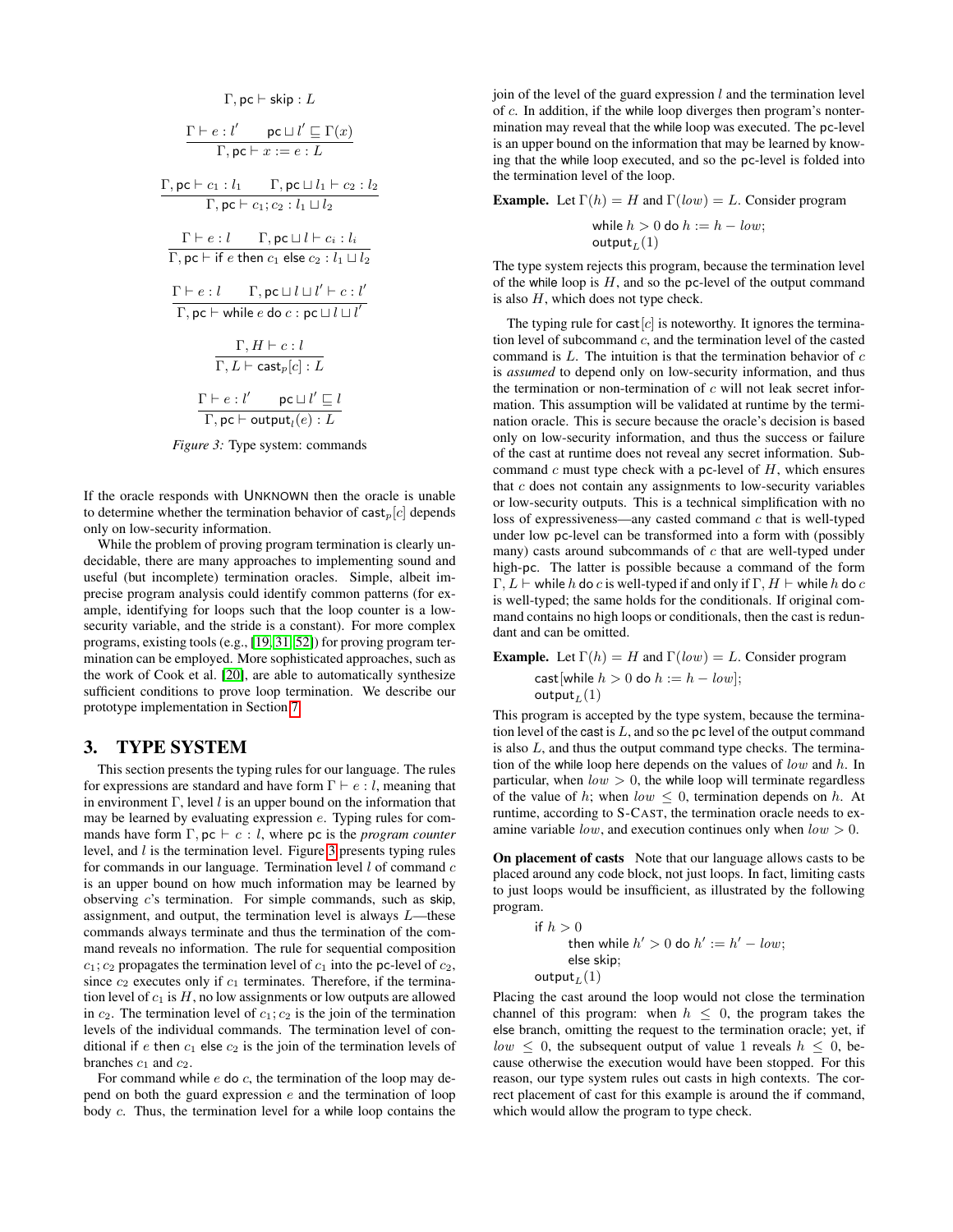# <span id="page-4-0"></span>4. SECURITY

We define security in terms of an attacker that is able to observe both the initial values of low-security variables and the low-security output of a program execution. We assume the attacker knows the program text.

We say that configuration  $\langle c, m, \epsilon \rangle$  *emits* incomplete trace  $\tau$ , written  $\langle c, m, \epsilon \rangle \downarrow \tau$ , if there exists command c', memory m', and output trace o such that  $\langle c, m, \epsilon \rangle \longrightarrow^* \langle c', m', o \rangle$  and  $o \upharpoonright_L = \tau$ . Intuitively, if a configuration emits trace  $\tau$  then the attacker observes the outputs  $\tau$  during the execution of the program.

We strengthen the observational model to allow the attacker to determine when an execution will no longer produce additional output on the attacker's channel (because, for example, the program terminates, diverges, or gets stuck). Trace  $\tau$  is *maximal*, written  $\tau \bullet$ , when there are no more public outputs possible in the computation that emitted  $\tau \bullet$ . We say that configuration  $\langle c, m, \epsilon \rangle$  *emits* maximal trace  $\tau \bullet$ , written  $\langle c, m, \epsilon \rangle \downarrow \tau \bullet$ , if there exists  $c', m'$ , and o such that  $\langle c, m, \epsilon \rangle \longrightarrow^* \langle c', m', o \rangle$  and there is no more public output possible from  $\langle c', m', o \rangle$ . For example, programs output  $_L(1)$ and output<sub>L</sub>(1); while 1 do skip both emit the same maximal trace  $(1, L) \bullet$ .

We use the term *trace* to refer to both incomplete traces  $\tau$  and maximal traces  $\tau \bullet$ , and use metavariable t to range over traces.

Given that an attacker has observed some trace  $t$ , the attacker's knowledge [\[3\]](#page-10-3) is the set of initial memories that could have produced trace  $t$  and have the same initial values for all low-security variables. Formally, we have

<span id="page-4-4"></span>Definition 1 (Attacker knowledge). Given a program c, initial memory m, and a trace of public outputs t, define *attacker knowledge*

$$
k(c, m, t) \triangleq \{m' \mid m \approx_L m' \land \langle c, m', \epsilon \rangle \downarrow t\}
$$

Attacker knowledge is monotonic in  $t$ : the more public outputs are produced in the trace, the fewer memories are consistent with the output. Note that in this definition, a smaller knowledge set corresponds to more precise information.

Our baseline condition for security is *progress-sensitive noninterference* [\[4\]](#page-10-0).<sup>[2](#page-4-2)</sup>

A program satisfies progress-sensitive noninterference if attacker knowledge remains constant regardless of the observed outputs.

<span id="page-4-3"></span>Definition 2 (Progress-sensitive noninterference). Program c satisfies *progress-sensitive noninterference (PSNI)* if for all initial memories m and traces t such that  $\langle c, m, \epsilon \rangle \downarrow t$ , attacker knowledge does not change, i.e.,

$$
k(c, m, t) = \{m' \mid m \approx_L m'\}
$$

**Example.** Program output<sub>L</sub>(1) satisfies Definition [2.](#page-4-3) The only output produced by this program reveals no secret information to the attacker, and the attacker knowledge is the set of all low-equivalent memories.

However, program while  $h > 0$  do skip; output, (1) does not satisfy Definition [2.](#page-4-3) By Definition [1,](#page-4-4) we have

$$
k(c, m[h \mapsto 0], (1, L)\bullet) = \{m' \mid m'(h) \le 0 \land m \approx_L m'\}.
$$

Here  $\{m' \mid m'(h) \leq 0 \land m \approx_L m'\}$  is the attacker knowledge after seeing output  $(1, L)$ . Because the attacker knowledge is a strict subset of the set of all memories that are low-equivalent to the initial memory  $m$ , the program is insecure.

The type system, together with the runtime mechanism, soundly enforces progress-sensitive noninterference. The following theorem is the main result of this section.

<span id="page-4-5"></span>Theorem 1 (Soundness of enforcement). *Given program* c*, if for some security level l we have*  $\Gamma, L \vdash c : l$  *then c satisfies progresssensitive noninterference.*

The proof of Theorem [1](#page-4-5) follows as a special case of Theorem [2,](#page-5-1) which is presented in the following section.

# <span id="page-4-1"></span>5. TERMINATION LEAKAGE BUDGET

The operational semantics of Section [2](#page-1-2) ensures that if the termination behavior of command cast  $[c]$  cannot be shown to depend purely on low-security information, then the execution will get stuck, preventing any leakage of high-security information. If the execution continued, then the next low-security output produced by the program would allow the attacker to learn that the command terminated, which may reveal high-security information. Similarly, if the command diverges, then the failure to produce another low-security output may allow the attacker to learn highsecurity information. Indeed, the termination behavior of the program in Listing [1](#page-0-0) reveals everything about the initial value of the high-security variable secret.

However, continued execution does not necessarily reveal everything about the high-security inputs to the program: the actual information leaked may be less than expected. In this section, we extend the semantics of Section [2](#page-1-2) to allow a limited amount of information to be released via the termination behavior of the program.

Consider the following program, in which variables  $h, h'$ , and hstep are secret  $(\Gamma(h) = \Gamma(h') = \Gamma(hstep) = H)$ , and variable *low* is public  $(\Gamma(low) = L)$ .

<span id="page-4-7"></span><span id="page-4-6"></span>

| 1 | while $low > 0$ do {           |
|---|--------------------------------|
| 2 | $h' := h$ :                    |
| 3 | cast [                         |
| 4 | while $h' > 0$ do              |
| 5 | $h' := h' - hstep$             |
| 6 |                                |
| 7 | output <sub>L</sub> ( $low$ ); |
| 8 | $low := low - 1;$              |
| 9 |                                |

<span id="page-4-8"></span>Consider the first iteration of the outer loop. The termination or divergence of the inner loop on Lines [4](#page-4-6)[–5](#page-4-7) cannot be established using only low-security information. Execution of the low output on Line [7](#page-4-8) reveals secret information to the attacker; specifically, it reveals that either *hstep* is positive or  $h \leq 0$ .

Now consider the second iteration of the outer loop. Again, the termination or divergence of the inner loop reveals to the attacker the same condition—either *hstep* is positive or  $h \leq 0$ . Critically, it does not reveal any more information than was revealed in the first iteration. Indeed, a sufficiently powerful oracle could show that if the program has produced any low output, then any subsequent execution of the inner loop will terminate.

To track and control the amount of information leaked through the termination channel, we introduce a *termination leakage budget* B. The budget bounds the number of outputs that may reveal information about the program's termination behavior.

We extend program configurations to five-tuples  $\langle c, m, o, r, s \rangle$ , where r is a *release counter* and s is a *pending release bit* that is either 0 or 1. The extended operational semantics will ensure that  $r$  counts the number of output events that may allow an attacker

<span id="page-4-2"></span><sup>2</sup>Askarov et al. [\[4\]](#page-10-0) call this condition *termination-sensitive* noninterference.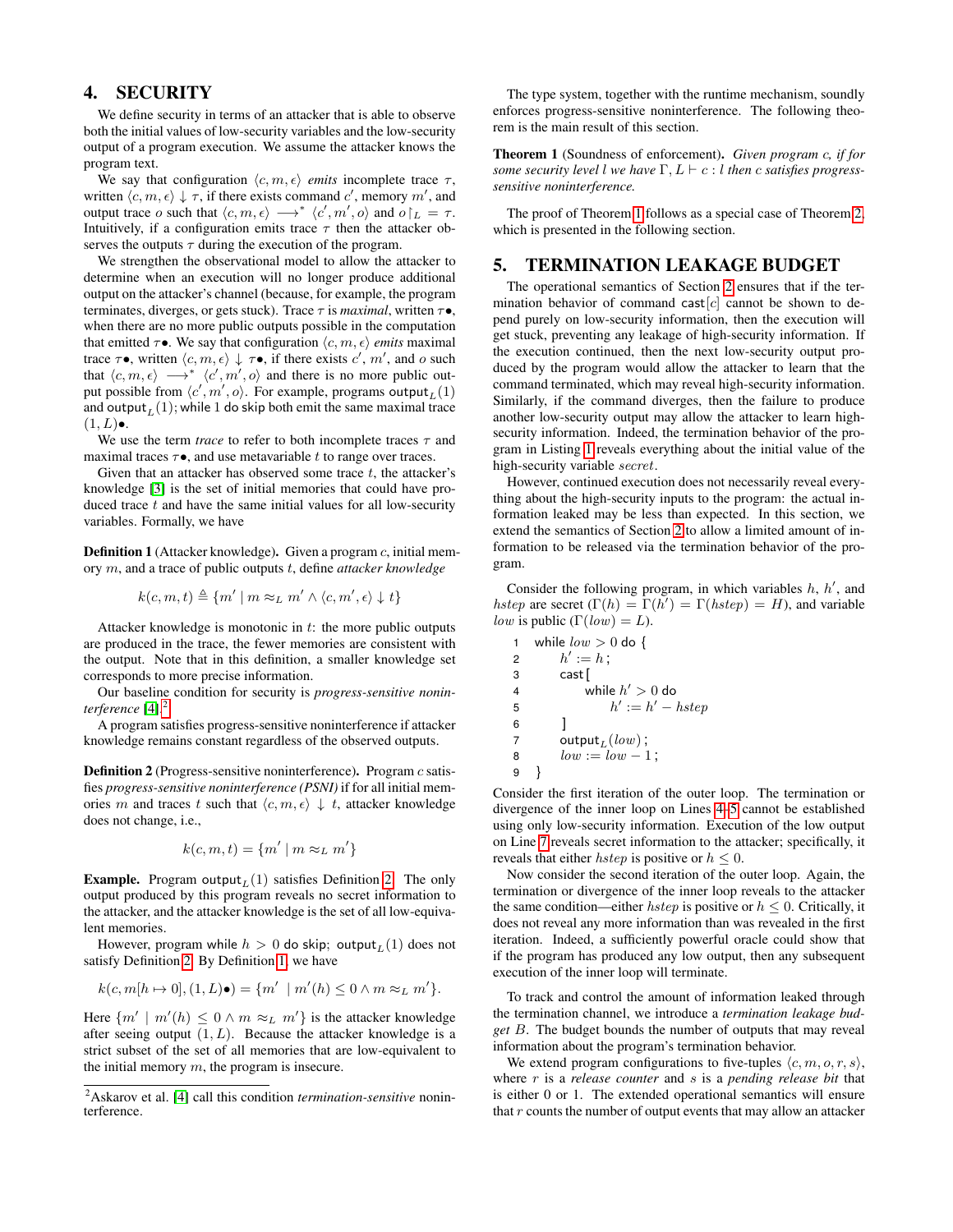<span id="page-5-2"></span>S-CAST-BUDGET  
\n
$$
O(p, m, o) = UNKNOWN
$$
\n
$$
\langle \text{cast}_p[c], m, o, r, s \rangle \longrightarrow \langle c, m, o, r, 1 \rangle
$$

S-OUTPUT-L

 $m(e) = v \qquad r + s \leq B$  $\langle \textsf{output}_L(e), m, o, r, s \rangle \longrightarrow \langle \textsf{stop}, m, o : : (v, L), r + s, 0 \rangle$ 

S-OUTPUT-H

$$
m(e) = v
$$
  
\n
$$
\langle \text{output}_H(e), m, o, r, s \rangle \longrightarrow \langle \text{stop}, m, o :: (v, H), r, s \rangle
$$

*Figure 4:* Selected rules for budgeted semantics

to learn secret information. Moreover, s will equal 1 only when the production of the next low-security output might reveal secret information to the attacker; when  $s = 0$ , the next low-security output leaks no information.

#### <span id="page-5-4"></span>5.1 Budgeted semantics

We define a new transition relation for the extended program configurations. We lift every rule in Figure [2](#page-2-1) (except for rule S-OUTPUT) to a rule for the new configurations so that  $r$  and  $s$  remain unchanged. In addition, we add rules in Figure [4.](#page-5-2)

Rule S-CAST-BUDGET sets s to 1 when the oracle fails to determine whether a cast command will terminate or diverge. Rule S-OUTPUT-L applies when an output to the low-security channel is performed. It increments the release counter by s and clears the pending bit—subsequent public outputs are guaranteed to reveal no information until another cast is reached. Additionally, the rule enforces the termination leakage budget  $B$ , requiring that release counter  $r$  does not exceed  $B$ . Rule S-OUTPUT-H is a lifted rule for outputs on high-security channels. It allows arbitrary output to the high-security channel, and preserves the values of  $r$  and  $s$ .

The type system for the language does not change.

#### 5.2 Security

Well-typed programs executed using the budgeted semantics may not satisfy progress-sensitive noninterference, but they do satisfy a weaker semantic security condition. To state this condition, we first introduce the notions of *release events* and *progress release events*.

Release events For clarity and easier reference, in the following definitions, we use boxes to highlight relevant semantic transitions. A *release event* is a transition that produces an output that allows the attacker's knowledge to improve: the event releases highsecurity information to the attacker. As per Theorem [1,](#page-4-5) well-typed programs executed with the semantics of Section [2](#page-1-2) contain no release events.

**Definition 3** (Release event). Given a program  $c$ , memory  $m$ , and an output trace  $o'$  such that

$$
\langle c,m,\epsilon,0,0\rangle \longrightarrow^* \boxed{\langle c',m',o',r',s'\rangle \longrightarrow \langle c'',m'',o'',r'',s''\rangle}
$$

then the boxed transition is a *release event* if

$$
k(c, m, o' \upharpoonright_L) \supset k(c, m, o'' \upharpoonright_L)
$$

**Example.** In program  $low := h$ ; output<sub>L</sub>(low), the low output is the release event: attacker knowledge changes with the output.

A particular class of release events that are interesting to us are *progress release events*, which are release events that leak information via the progress channel. That is, it is not the value output, but the fact that the output occurred that reveals information. We capture this intuition by defining progress release events to be release events that reveal only as much information as knowing that *some* output was produced.

<span id="page-5-3"></span>**Definition 4** (Progress release event). Given a program  $c$ , memory  $m$ , and an output trace  $o'$  such that

$$
\langle c, m, \epsilon, 0, 0 \rangle \longrightarrow^* \boxed{\langle c', m', o', r', s' \rangle \longrightarrow \langle c'', m'', o'', r'', s'' \rangle}
$$

then the boxed transition is a *progress release event*, if it is a release event and it holds that

$$
k(c, m, o'' \upharpoonright_L) = \bigcup_{v \in \mathbb{Z}} k(c, m, o' \upharpoonright_L :: (v, L)).
$$

Here, the term  $\bigcup_{v \in \mathbb{Z}} k(c, m, o' \upharpoonright_L :: (v, L))$  is called *progress knowledge* [\[4\]](#page-10-0).

Example. In program

$$
\begin{array}{l} \text{while } h>0 \text{ do skip;} \\ \text{output}_L(1) \end{array}
$$

the low output is a progress release event. We have

 $k(c, m[h \mapsto 0], (1, L)\bullet) = \{m'|m' \approx_L m \wedge m'(h) \leq 0\}.$ 

For progress knowledge, we observe that the only possible low output here is exactly  $(1, L)$ ; we have

$$
\bigcup_{v \in \mathbb{Z}} k(c, m[h \mapsto v], o' \upharpoonright_L :: (v, L)) = k(c, m[h \mapsto 0], (1, L)).
$$

Clearly, by Definition [4](#page-5-3) any progress release event is also a release event, but not the other way around. For example, in program  $low := h$ ; output<sub>L</sub>(low), the low output is not a progress release event.

With the definition of progress release events at hand, we can formulate our theorem for budgeted semantics.

<span id="page-5-1"></span>Theorem 2 (Budgeted progress release). *Given a program* c *such that*  $\Gamma, L \vdash c : l$  *for some security level l then execution of c with budget* B *contains at most* B *release events, all of which are progress release events.*

A proof of this theorem is available in the companion technical report [\[34\]](#page-11-8).

Note that Theorem [1](#page-4-5) is a special case of Theorem [2](#page-5-1) for budget  $B = 0$ . Moreover, when B is infinite, Theorem [2](#page-5-1) implies that welltyped programs satisfy *progress-insensitive noninterference* [\[4\]](#page-10-0), a semantic security condition that allows an attacker to learn information through progress release events.

Interpreting the termination leakage budget The budget enforced on a program has a number of interpretations. The simplest interpretation is that  $B$  is a bound on the number of times the progress channel may be exploited. An information-theoretic interpretation of this is that the amount of information that may be conveyed via the progress channel is at most  $\log_2(B+1)$  bits. This is a pessimistic bound. Because there are at most  $B + 1$  possible observations, the expression  $log_2(B + 1)$  bounds both Shannon entropy and min-entropy [\[49\]](#page-12-10) notions of leakage.

# <span id="page-5-0"></span>6. MULTI-LEVEL SECURITY

So far we have only considered a simple two-point lattice of security levels. However, many real systems for which information security is a concern require richer lattices to express their security. In this section we extend the language semantics and type system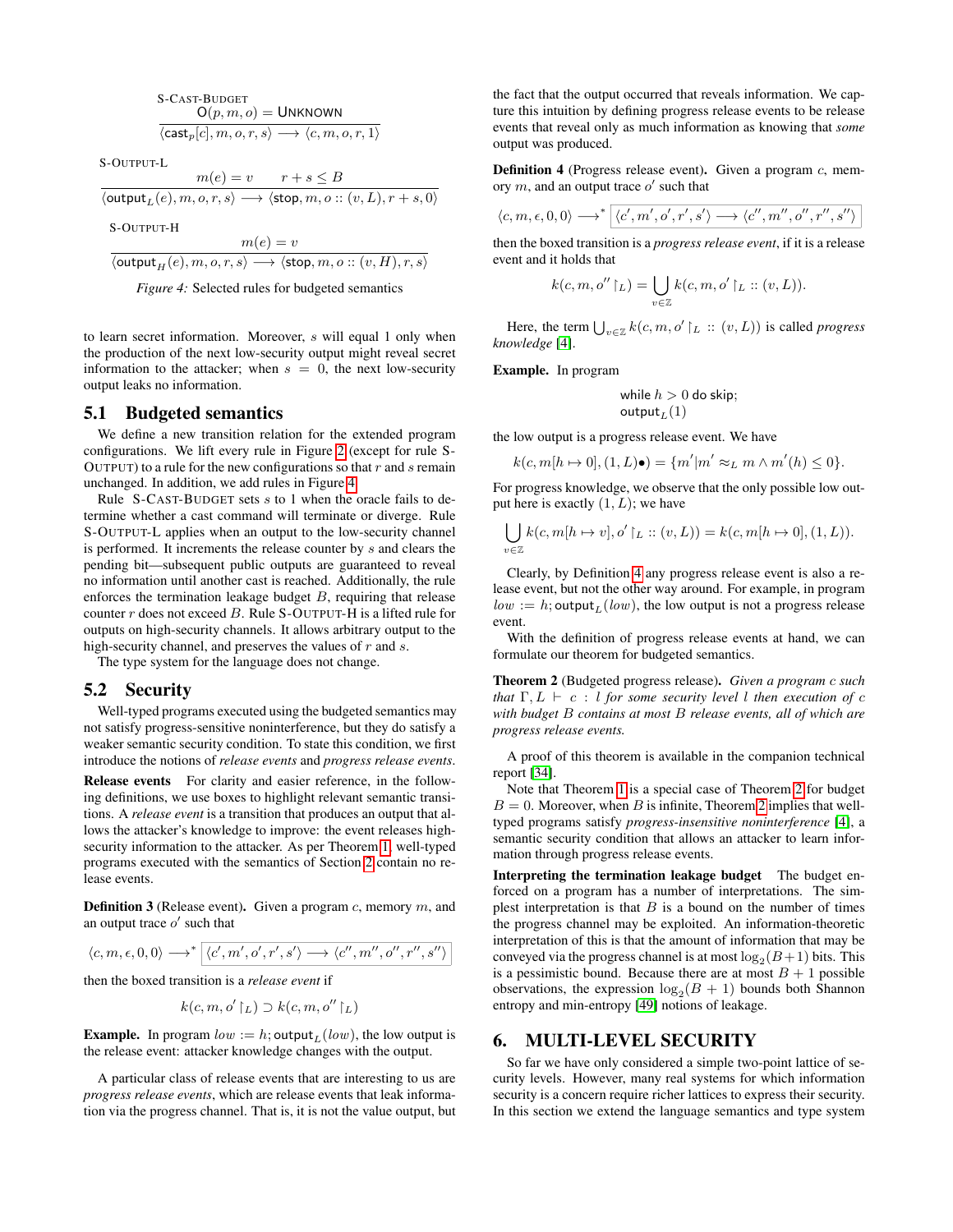<span id="page-6-1"></span><span id="page-6-0"></span>

*(a)* 4-element Hasse diagram *(b)* Disjoint sets in update function *Figure 5:* Example security lattice and disjoint sets in update

to arbitrary security lattices. The extension is non-trivial, and is particularly interesting for budgeted semantics.

Assume an arbitrary lattice of security levels  $\mathcal L$  with bottom and top elements  $\bot$  and  $\top$  respectively. We extend the syntax for cast to the form cast $_{p}^{l,l'}[c]$  where l and l' are security levels. Level l is an upper bound on the information that the oracle is permitted to use to reason about the termination behavior of command c. In Section [2,](#page-1-2) this level is implicitly assumed to be  $L$ . Level  $l'$  is an upper bound on what information is allowed to be leaked by (non)termination of program c. This level is only relevant for budgeted semantics, as explained below, and in Section [5](#page-4-1) it is implicitly assumed to be H.

We do not place any restrictions on the relationship between levels l and l'. However, if  $l' \sqsubseteq l$  then the termination behavior of the loop is permitted to reveal no more information than the oracle uses to reason about termination behavior, and so the budgeted semantics give no additional benefit over the standard semantics. We thus expect (but do not require) that  $l' \not\sqsubseteq l$ .

Example. To clarify our exposition throughout this section we use an example four-element security lattice, illustrated by the Hasse diagram in Figure [5a.](#page-6-0) This lattice contains four security levels  $L, M, N, H$ , such that  $L \subseteq M \subseteq H$  and  $L \subseteq N \subseteq H$ , but  $M \not\sqsubseteq N$  and  $N \not\sqsubseteq M$  (and also  $H \not\sqsubseteq M \not\sqsubseteq L$  and  $H \not\sqsubseteq N \not\sqsubseteq L$ ).

Consider the following example program, where variables  $m, n$ , and  $h$  have security levels  $M$ ,  $N$ , and  $H$  respectively.

$$
\begin{array}{l} h := h + m + n; \\ \mathrm{cast}^{L, H}[\mathrm{while}\ h > 0\ \mathrm{do}\ \mathrm{skip};] \\ \mathrm{output}_M(1); \\ \mathrm{output}_L(1); \end{array}
$$

This program contains a loop that introduces a progress channel: termination of the loop depends on information at levels  $H, M$ , and  $N$ . The two outputs to levels  $M$  and  $L$  expose this progress channel. Let us look carefully at what information is revealed by each of these outputs.

The output on  $M$  reveals information about  $H$  and  $N$  to level  $M$ . Similarly, output on level  $L$  reveals information about  $M$ ,  $N$ , and  $H$  to level  $L$ . Note that both outputs are potentially dangerous, leaking information to adversaries observing on different channels.

If the order of the two output commands is swapped, as in program

$$
\begin{array}{l} h := h+m+n;\\ \mathrm{cast}^{L,H}[\mathrm{while}\ h>0\ \mathrm{do}\ \mathrm{skip}];\\ \mathrm{output}_L(1);\\ \mathrm{output}_M(1); \end{array}
$$

then we regard only the first output as leaking information. This is because an observer of channel  $M$  is also permitted to observe channel L (since  $L \subseteq M$ ). Thus, the first output reveals to level  $M$  (and  $L$  and  $N$ ) that the loop terminated, and the second output to level M does not provide any additional information.

# 6.1 Budgets for multiple levels

We generalize the budgeted semantics by providing a budget for each security level. For example, if each security level represents the information of a security principal, then each principal may set their budget independently. We write  $B(l)$  for the leakage budget of security level  $l$ . Intuitively, budget  $B(l)$  bounds information leakage via progress channels from level  $l$  to any other level  $l'$  such that  $l \not\sqsubseteq l'$ .

Extending the release counter and pending release bits We track the number of progress release events for each security level, essentially maintaining a release counter for each security level. Let  $R$  be a function from security levels to release counters, such that  $R(l)$  is the number of progress release events that have occurred that may have leaked information at level  $l$  to some level  $l'$ such that  $l \not\sqsubseteq l'$ . When we encounter an output that can potentially leak information at level l, we conservatively increment the release counters for all levels below l, that is, all l' such that  $l' \sqsubseteq l$ .

We generalize the pending release bit in a similar way, by tracking a separate pending bit for each security level. Since a function from security levels to a single bit is isomorphic to a set of security levels, we generalize the pending release bit to a set of security levels S. If  $l \in S$  then the pending bit for level l is set, meaning that the next output on a channel  $l^{\prime}$ , such that  $l^{\prime} \not\sqsubseteq l$ , may reveal information from level l. Thus, if  $l \in S$  and an output occurs to channel l' such that  $l \not\sqsubseteq l'$ , then the output release counter for level l is incremented, and  $l$  is removed from  $S$ . We refer to  $S$  as the set of pending levels.

Budget update To formally specify how release counters and the set of pending levels are updated when an output occurs to channel l, we define function update $(R, S, l)$ . This function takes three arguments:  $R$  is a release counter,  $S$  is a set of pending levels, and  $l$  is the security level of the channel on which the output occurred. The function returns a pair  $(R', S')$  of the updated release counter  $R'$  and the updated set of pending levels  $S'$ .

For a fixed security level  $l$ , let us rewrite  $S$  as a disjoint union of three sets  $S = S_1 \oplus S_2 \oplus S_3$  such that

$$
S_1 = \{l' \mid l' \in S \land l' \sqsubseteq l\}
$$
  
\n
$$
S_2 = \{l' \mid l' \in S \land l' \sqsubseteq l \land l \sqsubseteq l'\}
$$
  
\n
$$
S_3 = \{l' \mid l' \in S \land l' \sqsubseteq l \land l \sqsubseteq l'\}
$$

Set  $S_1$  contains levels that flow to l, including l itself. Set  $S_2$ contains all levels that are strictly higher than  $l$ , and set  $S_3$  is the set of levels that are incomparable with l. Figure [5b](#page-6-1) visualizes this partitioning for an arbitrary lattice when S contains all levels.

**Example.** Consider  $S = \{N, H\}$  and  $l = M$ . Then, according to the definition above,  $S_1 = \emptyset$ ,  $S_2 = \{H\}$ , and  $S_3 = \{N\}$ .

Recall that the set  $S$  is the set of levels such that an output may reveal information at those levels. After an output on channel  $l$ , we need to consume budgets for levels in  $S_2$  and  $S_3$ , but not  $S_1$ . The budget for levels in  $S_1$  need not be consumed because information at any level  $l' \in S_1$  is allowed to flow to level l. Output on channel l may, however, reveal information at levels in  $S_2$  and  $S_3$ . We define the updated release counter  $R'$  as a function of l' for which it holds that

$$
R'(l') = \begin{cases} R(l') + 1 & \text{if } l' \not\sqsubseteq l \text{ and } \exists l'' \in S_2 \cup S_3 \text{ and } l'' \subseteq l''\\ R(l') & \text{otherwise} \end{cases}
$$

This definition increments release counter for all levels  $l'$  that do not flow to l, and for which there is a bound l'' in  $S_2 \cup S_3$ . The condition on the first line of the above definition ensures that we do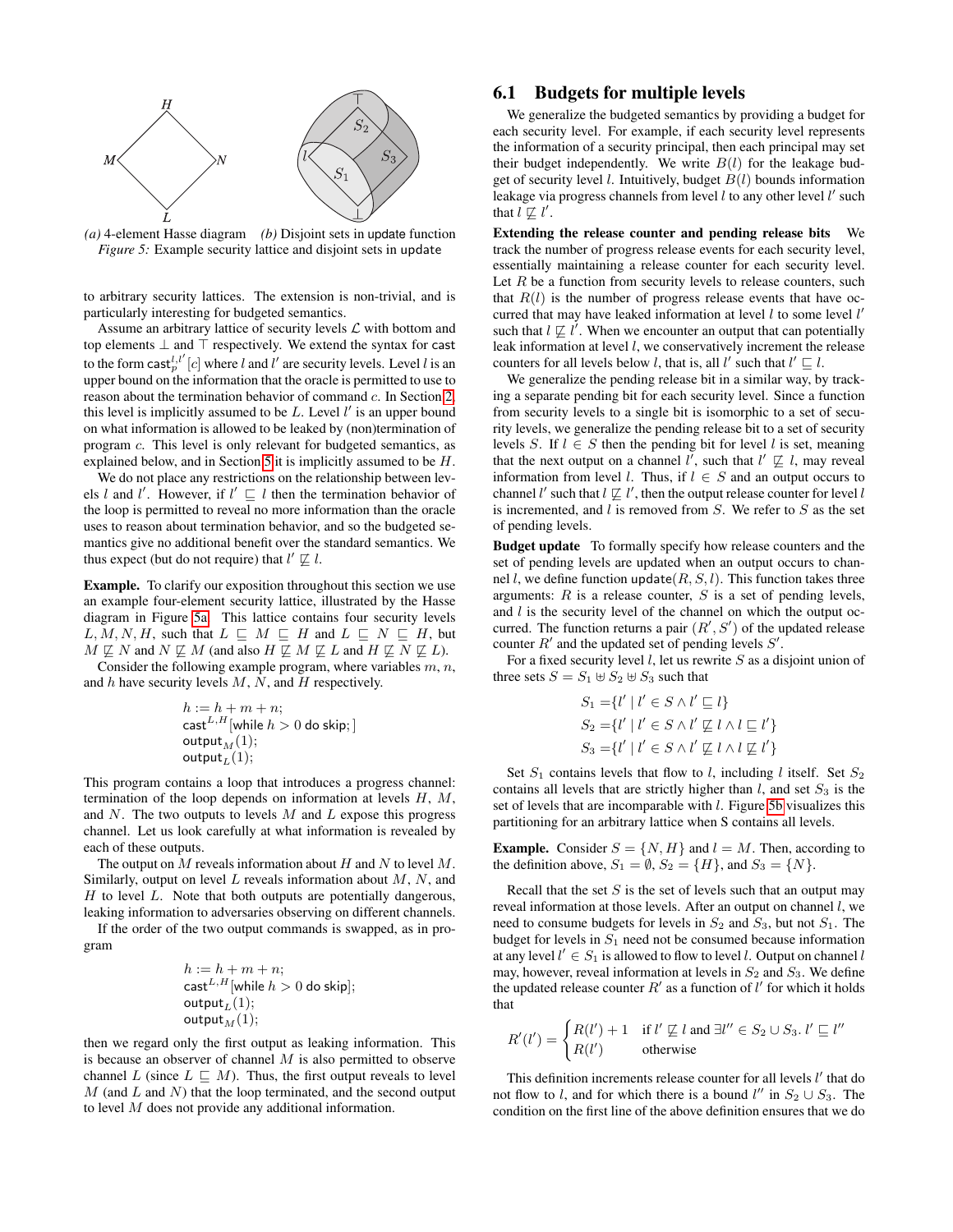<span id="page-7-0"></span>

| Command                               | S |  |  |  |          |
|---------------------------------------|---|--|--|--|----------|
|                                       |   |  |  |  |          |
| <i>initial</i> state                  |   |  |  |  |          |
| cast <sup>L,H</sup> [while h do skip] |   |  |  |  |          |
| output <sub>M</sub> $(1)$             |   |  |  |  |          |
| output <sub><math>L(1)</math></sub>   |   |  |  |  |          |
| $\sim$ $\sim$                         |   |  |  |  | $\cdots$ |

*Figure 6:* Example of budget update in multi-level setting

<span id="page-7-1"></span>

| $S-CAST$<br>$O(p, m, o) \in \{TERMINATE, DIVERGE\}$                                                      |
|----------------------------------------------------------------------------------------------------------|
|                                                                                                          |
| $\langle \mathsf{cast}^{l,l'}_{n} [c], m, o, R, S \rangle \longrightarrow \langle c, m, o, R, S \rangle$ |
|                                                                                                          |
| S-CAST-BUDGET<br>$S' = S \cup \{l'\}$ $O(p, m, o) = UNKNOWN$                                             |
| $\langle \mathsf{cast}^{l,l'}_n[c], m, o, R, S \rangle \longrightarrow \langle c, m, o, R, S' \rangle$   |
| <b>S-OUTPUT</b>                                                                                          |
|                                                                                                          |
| $m(e) = v \tbinom{(R', S')}{P'} = \text{update}(R, S, l)$                                                |

$$
\dfrac{\forall l'.~R'(l')\leq B(l')}{\langle \textsf{output}_l(e),m,o,R,S\rangle\longrightarrow \langle \textsf{stop},m,o::(v,l),R',S'\rangle}
$$

*Figure 7:* Budgeted semantics for multi-level setting: selected rules

not unnecessary consume budgets for levels that are not bounded by a level in  $S_2 \cup S_3$ . For example, when  $S_2 \cup S_3$  is an empty set, R does not change.

For the updated pending release bits  $S'$ , which security levels should be in it? Clearly all of set  $S_1$ , as if  $l' \in S_1$ , a future output at a level  $l''$  such that  $l' \not\sqsubseteq l''$  will reveal information about  $l'$  via a progress channel. Sets  $S_2$  and  $S_3$  do not need to be in  $S'$ , as we have already accounted for information leaked via the progress channel for these levels. We may, however, need to add level  $l$  to  $S'$ . If  $S_2$  is non-empty, then there is a level  $l' \in S_2$  such that  $l \sqsubseteq l'$ . Thus, it is possible that information at level  $l$  flowed to level  $l'$ , where it influenced the termination behavior of the program. Thus, a future output may reveal via a progress channel information at level  $l$  that has not yet been accounted for in the budget. We thus define the updated pending release bits  $S'$  as follows.

$$
S' \triangleq S_1 \cup \{l \mid S_2 \neq \emptyset\}
$$

Example. Figure [6](#page-7-0) presents an example program together with the set of pending levels and the values of release counters for every level, during this program execution when  $h = 0$ .

## 6.2 Semantics

Figure [7](#page-7-1) presents budgeted semantics for the extended language. The semantics for the multi-level setting resembles the budgeted semantics of Section [5.1,](#page-5-4) with the difference that it uses release counter  $R$  and the set of pending levels  $S$ . Program configurations have the form  $\langle c, m, o, R, S \rangle$ . As before, the semantics is parametrized over the termination oracle. Generalization of the termination oracle to multi-level setting is straightforward, and we omit it here. The only notable aspect is that when the oracle is given cast label p for cast cast  $\frac{d!}{p'}[c]$ , the oracle is permitted to use only information up to level  $l$  to reason about the termination behavior of command c.

As before, rule  $S$ -CAST does not modify the release counter  $R$ or pending levels S. Rule S-CAST-BUDGET applies when the oracle returns UNKNOWN. Recall that level  $l'$  is an upper bound on the termination level of  $c$ . This means that (non)termination of  $c$ reveals information up to  $l'$ . Subsequently, any output on level  $l''$ 

such that  $l'' \not\sqsubseteq l'$  must consume some part of the termination budget for  $l'$ . Therefore, this rule adds  $l'$  to the set of pending levels.

Finally, rule S-OUTPUT updates the release counter and the pending levels before an output on channel  $l$ . Given updated  $R'$  and  $S'$ , the execution is allowed when the budget constraints are satisfied.

#### 6.3 Typing rules

Most of the typing rules from Figure [3](#page-3-1) can be extended to the multi-level case in a straightforward manner by replacing any occurrence of level L with level  $\perp$ . The rule for cast<sup>l<sub>p</sub>''</sup>[c] is more interesting and we show it below.

$$
\frac{\Gamma, \text{pc} \sqcup l \vdash c : l'' \qquad l'' \sqsubseteq l'}{\Gamma, \text{pc} \vdash \text{cast}_p^{l,l'}[c] : \text{pc} \sqcup l}
$$

The rule requires that  $c$  is well-typed with some termination level  $l''$ . The only requirement on  $l''$  is that it needs to be bounded by level  $l'$ . Because information up to  $l$  may be used by the oracle, we require that c is well-typed under context  $pc \sqcup l$ . This prevents laundering information through the termination oracle itself. For a similar reason, the termination level of this command is set to  $pc\Box l$ .

To illustrate this rule, let us consider a few examples.

**Example.** Program cast<sup>L,M</sup>[while  $h > 0$  do skip] is not welltyped because the termination level of the while loop is  $H$ , and  $M \not\sqsubseteq H$ .

On the other hand, the program cast<sup>L,H</sup>[while  $h > 0$  do skip] is well-typed.

Example. Program

$$
\begin{array}{ll}\text{cast}^{M,H}[\\ \text{output}_L(1)\\ \text{while } h > 0 \text{ do } h := h - m\\ \end{array}
$$

is rightfully rejected by the type system. The release event in this program is subtle. The oracle is allowed to use information up to level M. This means that if  $m > 0$ , and the oracle can deduce that the while loop will terminate, then the low output preceding the loop will occur. On the other hand, if  $m \leq 0$ , the oracle must return UNKNOWN. The presence of the low output right before the loop will therefore depend on level M, which violates progresssensitive noninterference.

On nested casts Unlike the simple type system of Section [3,](#page-3-0) nested casts are allowed in the presence of multiple security levels. The following examples illustrates how such scenario may appear in the presence of budgeted semantics.

Example. Consider the program below which has two nested casts.

$$
\begin{array}{l}\n\text{cast}^{L,M} \left[ \text{while } m > 0 \text{ do } \{ \dots \} \\ \n\text{cast}^{L,H} \left[ \text{while } h > 0 \text{ do } h \text{---} \right] \dots \\ \n\end{array} \right]
$$
\n
$$
\text{output}_L(1) \, ;
$$

Assume that the termination oracle is unable to prove termination of the outer cast statement, but can prove termination of the inner cast statement. In this case, by the time the execution reaches the output statement, one unit of  $M$  leakage budget is consumed, while no leakage budget of  $H$  is consumed.

Soundness To formulate soundness for multiple levels we generalize our definitions from Section [4.](#page-4-0)

First, observe that our definition of projection from Section [4](#page-4-0) easily extends to multiple levels. This allows us to generalize the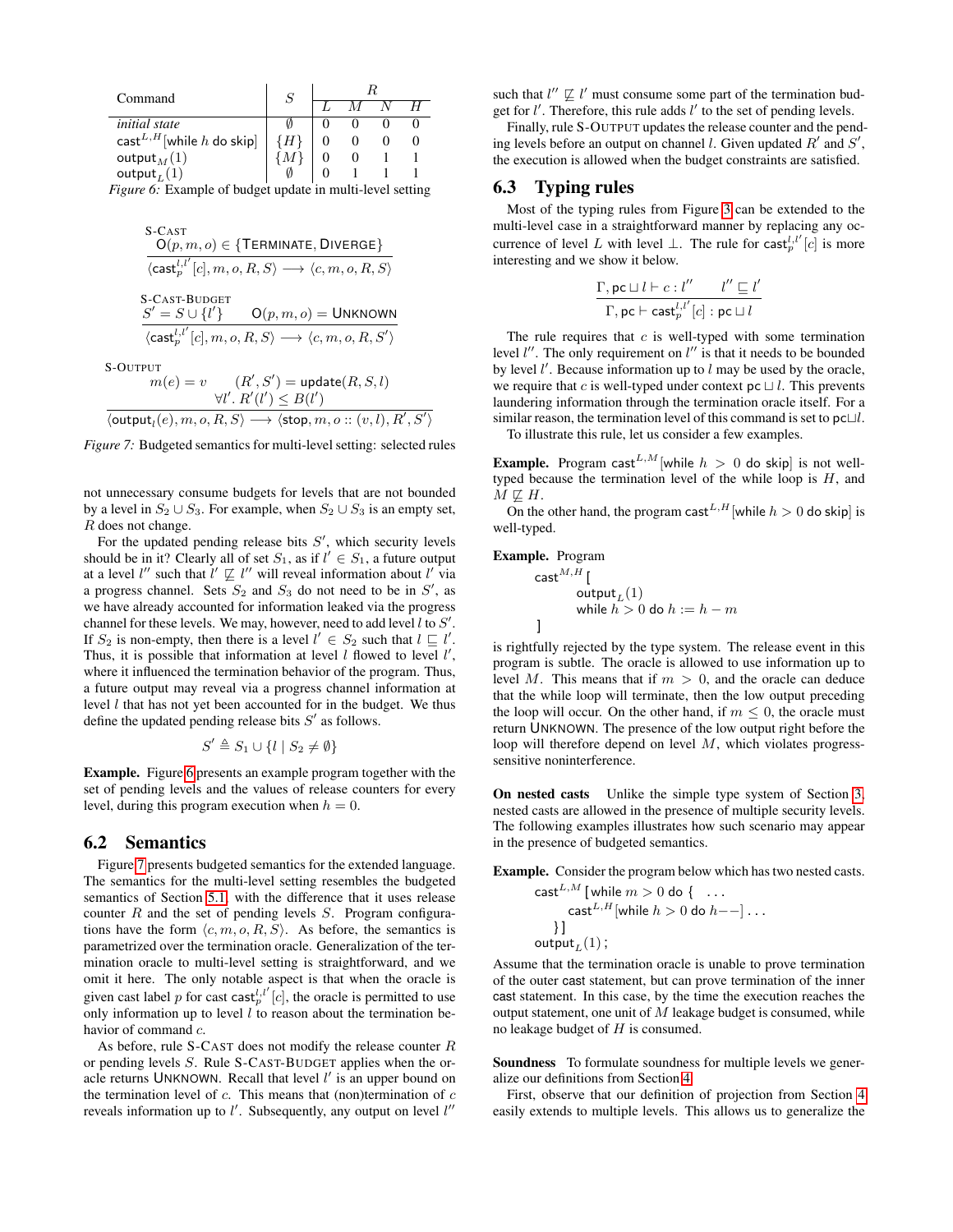```
cast [ while x < 10 do {
        y := 0while y < 10 do y := y + 1x := x + 1 }
```
*Listing 4:* Example program with nested loops where  $x, y$  are high variables

definition of ↓ to multiple levels. Similarly, we generalize definitions of attacker knowledge at level  $l$ , release event from level  $l$ , and progress release event from level  $l$ . When the target level is unimportant, we just say that the there is a release event from level l. Using these definitions, we can formulate soundness for multiple security levels.

Theorem 3 (Budgeted progress release at l). *Given a program* c *such that*  $\Gamma$ ,  $\bot \vdash c : l'$  for some security level l' then execution of c *with budget* B *contains at most* B(l) *release events from level* l*, all of which are progress release events.*

A proof of this theorem is available in the companion technical report [\[34\]](#page-11-8).

# <span id="page-8-0"></span>7. EVALUATION

We have evaluated the feasibility of our approach in two parts. First, we have implemented the (non-budgeted) language semantics and type system for a simple interactive imperative language, including an implementation of a suitable termination oracle. This establishes that techniques for reasoning about program termination can be adapted to reasoning about progress channels. Second, we extended the Jif compiler [\[35\]](#page-11-4) to track information flow via progress channels, and analyzed a Jif application. We find it is feasible to enforce progress-sensitive security conditions for securitycritical applications. We report the details of our evaluation below.

## 7.1 Prototype implementation

Our prototype termination oracle is based on work by Chawdhary et al. [\[14\]](#page-11-9), which is a form of logical abstract interpretation over a specialized abstract domain for termination. A particular advantage of this analysis is its performance, compared to analyses that are based on binary reachability (e.g., Terminator [\[19\]](#page-11-5)). The analysis is parameterized over an algorithm for discovering termination arguments. Following the instantiation given by [Chawd](#page-11-9)[hary et al.,](#page-11-9) we use the linear rank synthesis algorithm of Podelski and Rybalchenko [\[38\]](#page-12-11). Our termination analysis uses the z3 SMT solver [\[1\]](#page-10-4) for linear rank synthesis and for eliminating spurious program paths.

Our prototype is furthermore extended with a simple constant propagation analysis that is applied to low variables when casts are encountered at run time. This allows us to find termination arguments that rely on the current run-time values of low variables.

We use our implementation to validate the security of the all examples in this paper. Analyzing a program like the one in Listing [4](#page-8-1) results in 31 calls to z3, with an overall time of under 0.8 seconds on a machine with a 2.4 GHz CPU. For more complex programs, this overhead will certainly be larger. Of course, for subprograms that always terminate, like Listing [4,](#page-8-1) the analysis can be done statically ahead of time. We discuss related work that could improve performance in Section [8.](#page-9-1)

Because we currently do not take into account the output history of the program, we cannot achieve the tight bound on budget consumption for the example in the beginning of Section [5.](#page-4-1) An

<span id="page-8-2"></span>

|             |         |         | <b>Termination</b> |      |        |
|-------------|---------|---------|--------------------|------|--------|
|             | # Loops | # Casts | arith              | heap | errors |
| Jif std-lib |         |         |                    |      |        |
| Civitas     | 310     | 89      |                    |      |        |

*Figure 8:* Audit of casts required to rule out intra-procedural progress channels in the Jif standard library and the Civitas secure voting system. Casts are categorized by the termination argument required to prove them safe: linear arithmetic or heap shape. Loops that are intended to always terminate but may not are reported as errors.

implementation of more precise oracle that would take the output history into account is deferred to future work.

We use our experience with this prototype as a guideline for evaluating the feasibility of enforcing progress-sensitive guarantees in real-world applications, which we discuss next.

#### 7.2 Audit of progress channels in Civitas

Civitas [\[18\]](#page-11-10) is a remote voting system that provides verifiable results while protecting voter confidentiality. The security of Civitas relies on two factors: strong properties of the underlying cryptographic protocols for voting and information flow guarantees of the implementation. To address the latter, Civitas is implemented in Jif [\[35\]](#page-11-4), a security-typed language which is believed to enforce a progress-insensitive security condition.

Our premise for this evaluation is that, despite Jif providing only progress-insensitive guarantees, Civitas (and most other security typed programs) satisfy a stronger, progress-sensitive security condition. To evaluate this claim, we extended Jif with our multi-level security type system to track progress channels within methods. We focus only on intra-procedural progress channels, and ignore any inter-procedural progress channels. We identified 66 loops in the Jif standard library and 89 loops in Civitas that require casts to secure possible progress channels. The loops that did not require casts were either dependent on public information or had no low side-effects following them within the containing method. We manually categorized each cast by the termination analysis necessary to demonstrate that it is secure. Figure [8](#page-8-2) reports our findings.

Termination analysis Notably, we discovered three simple termination bugs in the Jif standard library. The containsAll method of the AbstractCollection class uses a loop to iterate over elements of the given collection but the loop is missing an increment statement. As a result, the method will terminate when called with an empty collection as an argument, but diverge otherwise. In both linked list implementations provided by the library, the hash code of the list is intended to be computed by iterating over this list's elements and combining the hash codes of each, but the current element is not advanced between iterations. Similar to the first bug, these implementations will terminate for empty lists but diverge otherwise. Jif programs using these methods may inadvertently leak information.

All of the remaining loops always terminate, regardless of input. This matches our initial intuition: most programs are intended to terminate and are thus likely to satisfy a stronger, progress-sensitive security condition. Encouragingly, in practice the analysis necessary to prove the absence of progress channels is minimal. We found that all but one of the loops we needed to secure in Civitas were simple loops where the loop counter was a low-security variable, the loop bounds were not changed in the loop body, and the stride was constant. Such loops are easily proven to terminate with existing termination tools, for example by the analysis we use in our prototype implementation. The remaining loop uses a collection iterator from the standard library. Its termination could either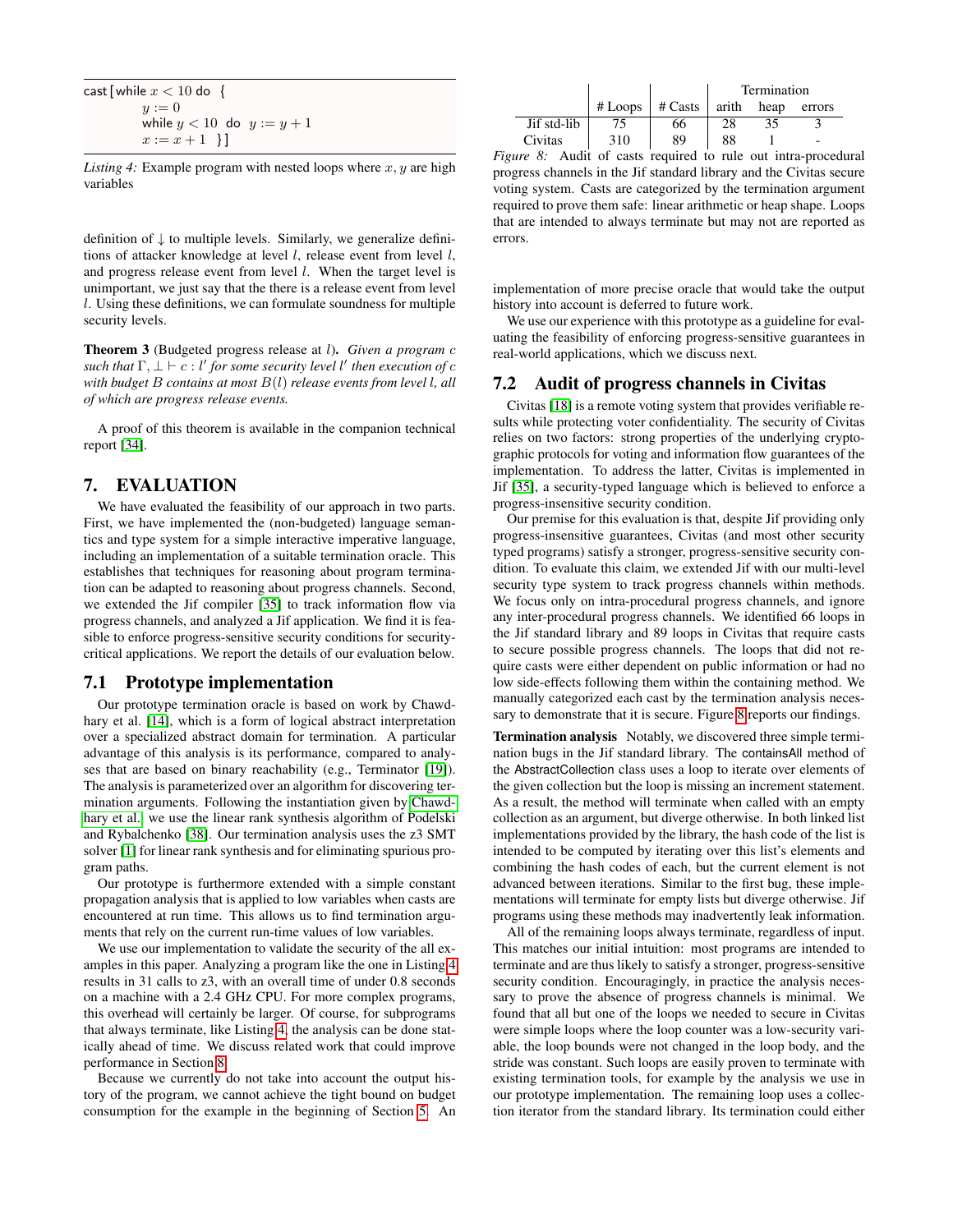be proved directly with a more powerful tool for heap-based termination analysis or by appeal to a model of the standard library.

In the standard library, we found that a heap-based termination analysis, e.g., [\[8\]](#page-10-5), would be necessary for 35 of the 66 casts. While this type of analysis is more complex, it can be applied once for the library, and subsequent uses of the library can rely on models that express the termination-relevant properties of collections as arithmetic operations [\[19\]](#page-11-5).

We conclude from this audit that strengthening the guarantees provided by security typed languages is feasible; non-malicious programs are likely to require minimal modification. Thus, it is not unreasonable to require progress-sensitive guarantees from realworld security-critical applications.

# <span id="page-9-0"></span>8. DISCUSSION AND RELATED WORK

Declassification The budgeted semantics and type system allow the attacker to learn a limited amount of secret information, a form of *declassification*. Much recent work on language-based information flow has considered weakening noninterference using declassification policies to specify *what* information may be released, *when*, *where* and by *whom* (see Sabelfeld and Sands [\[46\]](#page-12-12) for a survey). Casts for which the oracle is unable to determine whether the command terminates or diverges can be considered a form of *what* information release: the system reveals the termination behavior of the cast. (The information theoretic bound on this information provides a form of quantitative information release, another kind of *what* information release.)

There are several existing security-type systems that enforce declassification policies (e.g., [\[45,](#page-12-13) [16\]](#page-11-11)), but the semantic security condition enforced is progress insensitive. We note that even if these type systems were strengthened to enforce a progress-sensitive security condition by rejecting high-security loops (as in, e.g., [\[32\]](#page-11-12)) it is not clear how declassification annotations may enforce a requirement that secret information is leaked only via the progress channel.

Assume our commands are extended with declassification of expressions, as in e.g., [\[3\]](#page-10-3), and consider the following program in which the loop guard is explicitly declassified at each iteration.

$$
guard := \frac{declassify(h > 0)}{h := h - 1};
$$
\n
$$
guard := \frac{declassify(h > 0)}{h := \frac{declassify(h > 0)}{h}};
$$

This program is accepted by the type system of [\[3\]](#page-10-3). However, because after the declassification, the loop guard is low, the type system also accepts a program that contains a low output in the body of the loop:

```
1 guard := declassify (h > 0)2 while guard do {
3 h := h - 1;4 quad := declassify (h > 0);5 output<sub>L(1);</sub>
6 }
```
<span id="page-9-1"></span>This program reveals more information than just the fact that the loop terminates: it reveals the initial value of  $h$  if  $h$  is positive, similar to the example in Listing [1.](#page-0-0)

Type systems that are designed to prevent information laundering [\[44,](#page-12-14) [2,](#page-10-6) [7,](#page-10-7) [33\]](#page-11-13) reject the program above, because of the update to variable  $h$  on Line [3,](#page-9-2) and thus these type systems appear unsuitable for straightforward adaptation to progress sensitivity.

Progress (in)sensitivity Much recent work on language-based

information flow relies on progress-insensitive noninterference [\[4\]](#page-10-0) as the underlying target security condition. Demange and Sands observe [\[24\]](#page-11-14) that security guarantees of progress-insensitive noninterference may be too weak for small secrets. They distinguish between small and big secrets in programs, and propose a coarsegrained type system that guarantees progress-sensitive security for the small secrets and progress-insensitive security for the big secrets. This approach can easily benefit from the results of our work.

Secure multi-execution [\[25,](#page-11-15) [29\]](#page-11-16) addresses the problem of termination channels by enforcing strict isolation between outputs on different security levels. The price is high performance overhead, and non-trivial modification of the semantics of the program. It is moreover unclear whether secure multi-execution may be applied to policies beyond noninterference. Compared to that, our approach is minimally-invasive and does not change the intended semantics of the program. This enables straightforward composition with other work on language-based information flow.

Progress-sensitive enforcement appears in literature on concurrent information flow. The enforcement mechanism of Boudol [\[10\]](#page-11-17), is, similarly to our approach, parametrized over a class of terminating programs, but unlike our work, it does not take runtime information into account; moreover, nonterminating programs are ruled out. Type systems of [\[48,](#page-12-15) [11,](#page-11-18) [41\]](#page-12-16) enforce progress-sensitivity by permitting high loops but disallowing public side effects after that; this is similar to what one achieves in our language without cast command.

Recent work by [Stefan et al.](#page-12-17) addresses the problem of termination channels by spawning background threads for high computations [\[53\]](#page-12-17). A thread may wait upon a spawned computation to inspect its result; doing so reveals whether the computation terminated, and raises the security level of the waiting thread. This technique is largely complimentary to ours, and relies on lightweight concurrency for efficiency. It may be an adequate alternative to halting program execution when the termination oracle fails or when the progress leakage budget is exhausted.

Integrity While the technical development of this paper focuses on confidentiality, our results apply to integrity as well. Clarkson and Schneider [\[17\]](#page-11-19) introduce two characterizations of integrity: contamination and suppression. Contamination occurs when untrusted input propagates to trusted output; suppression occurs when the program's output omits correct output. We believe progress integrity attacks can be viewed as a form of suppression.

Termination analysis This work is inspired by recent progress on static analyses for proving termination of realistic imperative programs [\[19,](#page-11-5) [31,](#page-11-6) [52\]](#page-12-9).

As outlined in Section [7,](#page-8-0) our current prototype implementation uses the logical abstract interpretation for termination analysis of Chawdhary et al. [\[14\]](#page-11-9); we currently support programs with linear termination arguments. Because our language semantics are parameterized on an oracle for termination analysis, improvements in automated termination analysis will increase the precision of our enforcement mechanism. In particular, results on proving termination for recursive programs [\[21\]](#page-11-20) and programs with polynomial [\[23\]](#page-11-21), bit-vector [\[22\]](#page-11-22), and heap-based [\[8\]](#page-10-5) termination arguments offer possibilities for further improving precision of the termination oracle.

Recent work on *conditional termination* [\[20\]](#page-11-7) statically computes preconditions under which a program terminates. Incorporating these results may lead to more efficient ways to incorporate lowsecurity information at runtime.

Quantitative bounds Our budgeted semantics enforces a simple quantitative bound on the amount of information that may be leaked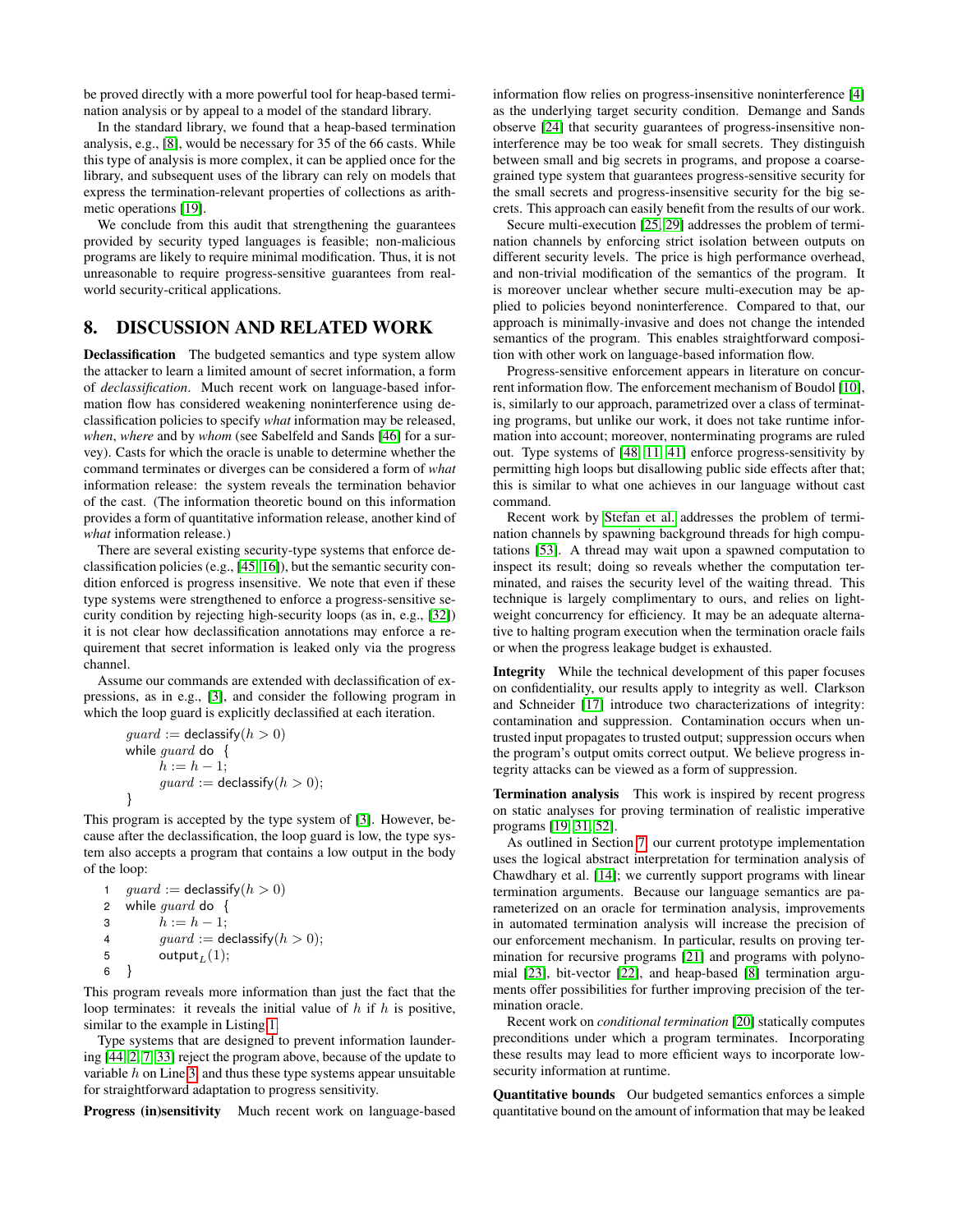via a progress channel. Here, our information-theoretic bound of  $log_2(B + 1)$  bits of progress leakage is similar in spirit to the bounds presented by [Zhang, Askarov, and Myers](#page-12-18) [\[5,](#page-10-8) [57\]](#page-12-18). A logarithmic bound is also given by Rafnsson and Sabelfeld [\[40\]](#page-12-19); they buffer outputs and give the bound in the number of the buffered output batches.

Much recent work on quantitative information flow focuses on what the attacker may learn about the secrets based on a single observation [\[49,](#page-12-10) [30\]](#page-11-23). Incorporating these results provides an interesting avenue for future work.

Smith and Alpizar study non-termination of probabilistic programs [\[50\]](#page-12-20). They demonstrate that when probability of nontermination in well-typed programs is small, nontermination does not skew the probability distribution of low outputs. A key technical element of their proof machinery is a program transformation that eliminates all high computations in a program. These results appear particularly relevant for understanding computational security guarantees of programs that use cryptographic primitives (which would otherwise be formulated "modulo termination").

Timing channels Timing channels are known to be a dangerous covert channel in computer systems. Exploiting timing channels requires a strong adversary who has access to an external clock in order to measure timing of the individual outputs. Compared to that attacker model, we assume a weaker but more widespread attacker who is limited to counting the number of low outputs. This attacker model is fairly common in both traditional systems as well as cloud-based batch services, e.g., map/reduce. Because our attacker model considers only a specific aspect of low observations, a more precise characterization of security is possible. Indeed, the information-theoretic bound on the progress channel that we obtain in this work is tighter than the one used in general mitigation of timing channels [\[5,](#page-10-8) [57\]](#page-12-18).

Auditing for information flow Work on auditing systems for information flow violations pivots around explicit flow violations (e.g., [\[36\]](#page-12-21)) or audit of authority decisions for declassification [\[39,](#page-12-22) [9,](#page-11-24) [15\]](#page-11-25). Our work provides means for auditing progress channel violations. The semantics for low outputs can be augmented to record failed casts without stopping program execution; these records can be subjected to a security audit at a later point in time.

Hybrid type checking Our cast operation is related to Flanagan's hybrid type checking [\[26\]](#page-11-26), where calls to the oracle in our semantics correspond to dynamic type casts. Unlike hybrid type checking, however, the budgeted semantics permits continuation of computation even if the cast fails, at the cost of consuming a unit of budget.

# <span id="page-10-2"></span>9. CONCLUSION

We have presented a type system and a runtime mechanism that together precisely enforce progress sensitive information security, controlling information leakage via progress channels (also known as termination channels). The system is parameterized on an oracle that reasons about the termination behavior of loops. We have implemented such an oracle using logical abstract interpretation [\[14\]](#page-11-9). To the best of our knowledge, this is the first time cutting-edge static analysis for program termination has been applied to enforce strong information security properties.

We have extended our system to track at run time information leakage via progress channels, and restrict such leakage according to a budget. This provides a continuum of security guarantees between progress-sensitive and progress-insensitive security: a zero budget on leakage enforces progress-sensitive security, and an infinite budget enforces progress-insensitive security.

The paper is primarily concerned with providing security guarantees for confidentiality: we ensure that progress channels do not leak confidential information. However, integrity is a well-known dual of confidentiality, and our results can also provide integrity guarantees, preventing untrusted input from influencing the termination behavior of a program.

Progress-sensitive security provides stronger guarantees than progress-insensitive security. The additional effort required to provide these stronger guarantees appears reasonable. We extended the Jif compiler [\[35\]](#page-11-4) to track information flow via progress channels, and analyzed Civitas [\[18\]](#page-11-10), a remote voting system implemented in Jif. The termination behavior of all loops detected by the extended compiler depends only on low-security information and are amenable to existing termination analyses. We conclude that Civitas (and likely other security-typed programs) appears to satisfy a stronger security condition than that implied by the standard Jif type system, and a suitable termination oracle would be able to show this with little additional programmer effort.

# Acknowledgements

We thanks the anonymous reviewers for their helpful comments. Andrei Sabelfeld provided helpful comments. This research is supported by the National Science Foundation under Grant No. 1054172 and by the Air Force Research Laboratory.

# References

- <span id="page-10-4"></span>[1] The Z3 Theorem Prover., 2008. Software release, http://research.microsoft.com/projects/Z3.
- <span id="page-10-6"></span>[2] A. Askarov and A. Sabelfeld. Localized delimited release: Combining the what and where dimensions of information release. In *Proc. ACM Workshop on Programming Languages and Analysis for Security (PLAS)*, pages 53–60, June 2007.
- <span id="page-10-3"></span>[3] A. Askarov and A. Sabelfeld. Gradual release: Unifying declassification, encryption and key release policies. In *Proc. IEEE Symp. on Security and Privacy*, pages 207–221, May 2007.
- <span id="page-10-0"></span>[4] A. Askarov, S. Hunt, A. Sabelfeld, and D. Sands. Termination-insensitive noninterference leaks more than just a bit. In *ESORICS*, pages 333–348, Oct. 2008.
- <span id="page-10-8"></span>[5] A. Askarov, D. Zhang, and A. C. Myers. Predictive black-box mitigation of timing channels. In *ACM Conference on Computer and Communications Security*, pages 297–307, 2010.
- <span id="page-10-1"></span>[6] J. Barnes. *High Integrity Software: The SPARK Approach to Safety and Security*. Addison Wesley, Apr. 2003. ISBN 0321136160.
- <span id="page-10-7"></span>[7] G. Barthe, S. Cavadini, and T. Rezk. Tractable enforcement of declassification policies. In *Proc. IEEE Computer Security Foundations Symposium*, June 2008.
- <span id="page-10-5"></span>[8] J. Berdine, B. Cook, D. Distefano, and P. W. O'Hearn. Automatic termination proofs for programs with shape-shifting heaps. In *Proceedings of the 18th international conference on Computer Aided Verification*, CAV'06, pages 386–400, Berlin, Heidelberg, 2006. Springer-Verlag.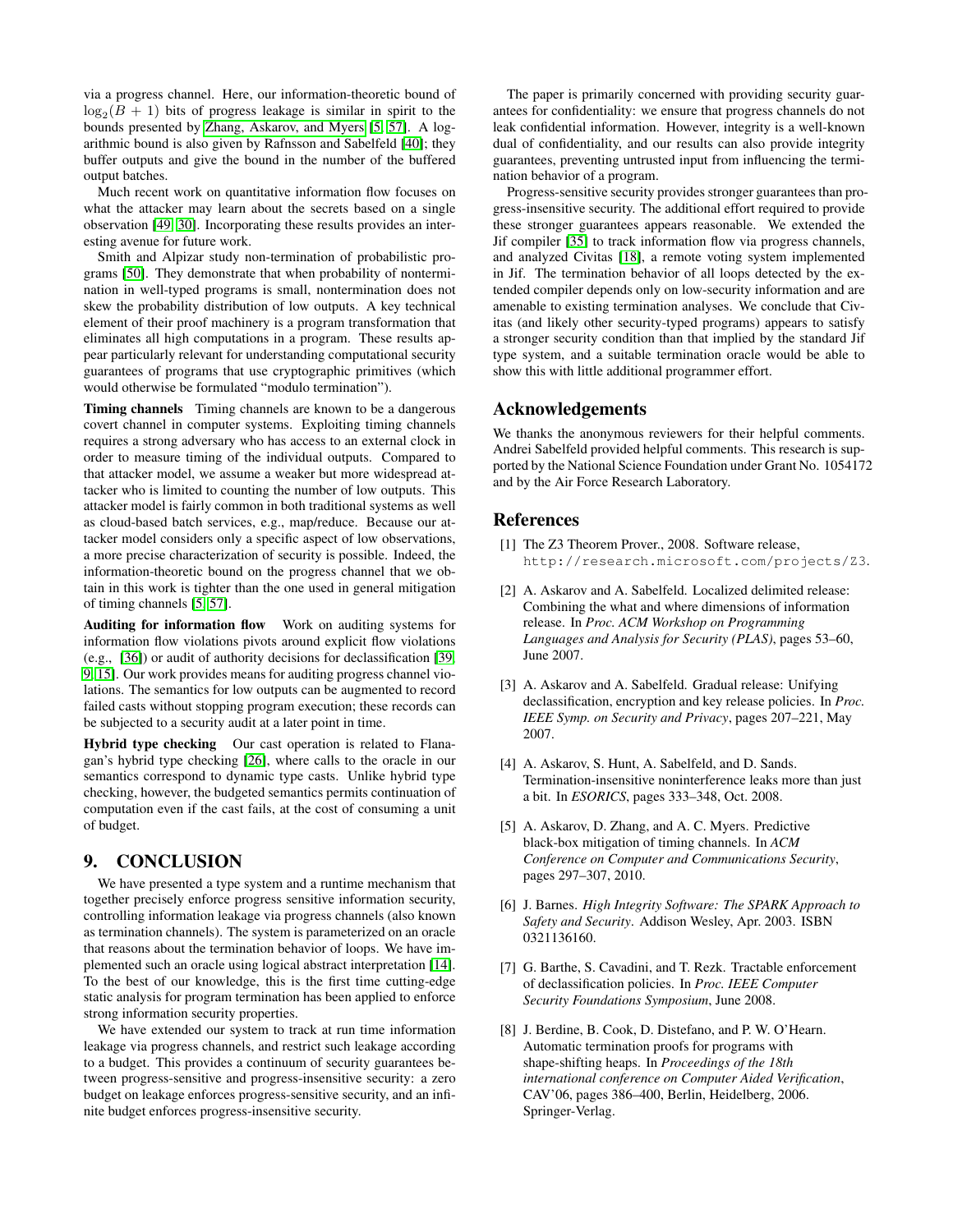- <span id="page-11-24"></span>[9] A. Blankstein. Analyzing audit trails in the Aeolus security platform. Master's thesis, MIT, Cambridge, MA, USA, June 2011.
- <span id="page-11-17"></span>[10] G. Boudol. On typing information flow. In *Proceedings of the Second international conference on Theoretical Aspects of Computing*, ICTAC'05, pages 366–380, Berlin, Heidelberg, 2005. Springer-Verlag.
- <span id="page-11-18"></span>[11] G. Boudol and I. Castellani. Non-interference for concurrent programs and thread systems. *Theoretical Computer Science*, 281(1):109–130, June 2002.
- <span id="page-11-0"></span>[12] C. Cadar, V. Ganesh, P. M. Pawlowski, D. L. Dill, and D. R. Engler. EXE: Automatically generating inputs of death. In *Proceedings of the 13th ACM Conference on Computer and Communications Security*, 2006.
- <span id="page-11-1"></span>[13] R. Chang, G. Jiang, F. Ivancic, S. Sankaranarayanan, and V. Shmatikov. Inputs of coma: Static detection of denial-of-service vulnerabilities. In *Proceedings of the IEEE Computer Security Foundations Symposium*, pages 186–199, Washington, DC, USA, 2009. IEEE Computer Society.
- <span id="page-11-9"></span>[14] A. Chawdhary, B. Cook, S. Gulwani, M. Sagiv, and H. Yang. Ranking abstractions. In *Proceedings of the Theory and practice of software, 17th European conference on Programming languages and systems*, ESOP'08/ETAPS'08, pages 148–162, 2008.
- <span id="page-11-25"></span>[15] W. Cheng, D. R. K. Ports, D. Schultz, J. Cowling, V. Popic, A. Blankstein, D. Curtis, L. Shrira, and B. Liskov. Abstractions for usable information flow control in Aeolus. In *Proceedings of the 2012 USENIX Annual Technical Conference*, Boston, MA, USA, June 2012. USENIX.
- <span id="page-11-11"></span>[16] S. Chong and A. C. Myers. End-to-end enforcement of erasure and declassification. In *Proceedings of the 21st IEEE Computer Security Foundations Symposium*, pages 98–111, Piscataway, NJ, USA, June 2008. IEEE Press.
- <span id="page-11-19"></span>[17] M. R. Clarkson and F. B. Schneider. Quantification of integrity. In *Proceedings of the 2010 23rd IEEE Computer Security Foundations Symposium*, CSF '10, pages 28–43, Washington, DC, USA, 2010. IEEE Computer Society.
- <span id="page-11-10"></span>[18] M. R. Clarkson, S. Chong, and A. C. Myers. Civitas: Toward a secure voting system. In *Proceedings of the 2008 IEEE Symposium on Security and Privacy*, SP '08, pages 354–368, Washington, DC, USA, 2008. IEEE Computer Society.
- <span id="page-11-5"></span>[19] B. Cook, A. Podelski, and A. Rybalchenko. Termination proofs for systems code. In *Proceedings of the 2006 ACM SIGPLAN conference on Programming language design and implementation*, PLDI '06, pages 415–426, New York, NY, USA, 2006. ACM.
- <span id="page-11-7"></span>[20] B. Cook, S. Gulwani, T. Lev-Ami, A. Rybalchenko, and M. Sagiv. Proving conditional termination. In *Proceedings of the 20th international conference on Computer Aided Verification*, CAV '08, pages 328–340, 2008.
- <span id="page-11-20"></span>[21] B. Cook, A. Podelski, and A. Rybalchenko. Summarization for termination: no return! *Form. Methods Syst. Des.*, 35(3): 369–387, Dec. 2009.
- <span id="page-11-22"></span>[22] B. Cook, D. Kroening, P. Rümmer, and C. M. Wintersteiger. Ranking function synthesis for bit-vector relations. In *Proceedings of the 16th international conference on Tools and Algorithms for the Construction and Analysis of Systems*, TACAS'10, pages 236–250, 2010.
- <span id="page-11-21"></span>[23] P. Cousot. Proving program invariance and termination by parametric abstraction, lagrangian relaxation and semidefinite programming. In R. Cousot, editor, *Verification, Model Checking, and Abstract Interpretation*, volume 3385 of *Lecture Notes in Computer Science*, pages 1–24. Springer Berlin / Heidelberg, 2005.
- <span id="page-11-14"></span>[24] D. Demange and D. Sands. All Secrets Great and Small. In *Programming Languages and Systems. 18th European Symposium on Programming, ESOP 2009*, number 5502 in LNCS, pages 207–221. Springer Verlag, 2009.
- <span id="page-11-15"></span>[25] D. Devriese and F. Piessens. Noninterference through secure multi-execution. In *Security and Privacy (SP), 2010 IEEE Symposium on*, pages 109 –124, may 2010.
- <span id="page-11-26"></span>[26] C. Flanagan. Hybrid type checking. In *Conference record of the 33rd ACM SIGPLAN-SIGACT symposium on Principles of programming languages*, POPL '06, pages 245–256, New York, NY, USA, 2006. ACM.
- <span id="page-11-3"></span>[27] R. Grabowski and L. Beringer. Noninterference with dynamic security domains and policies. In *13th Asian Computing Science Conference, Focusing on Information Security and Privacy*, 2009.
- <span id="page-11-2"></span>[28] S. Hunt and D. Sands. On flow-sensitive security types. In *Proc. 33rd ACM Symp. on Principles of Programming Languages (POPL)*, pages 79–90, Charleston, South Carolina, USA, Jan. 2006.
- <span id="page-11-16"></span>[29] V. Kashyap, B. Wiedermann, and B. Hardekopf. Timing- and termination-sensitive secure information flow: Exploring a new approach. In *Security and Privacy (SP), 2011 IEEE Symposium on*, pages 413 –428, may 2011.
- <span id="page-11-23"></span>[30] B. Köpf and G. Smith. Vulnerability bounds and leakage resilience of blinded cryptography under timing attacks. In *2010 IEEE Computer Security Foundations*, July 2010.
- <span id="page-11-6"></span>[31] D. Kroening, N. Sharygina, A. Tsitovich, and C. M. Wintersteiger. Termination analysis with compositional transition invariants. In *Proceedings of the 22nd international conference on Computer Aided Verification*, CAV'10, pages 89–103, Berlin, Heidelberg, 2010. Springer-Verlag.
- <span id="page-11-12"></span>[32] A. Lux and H. Mantel. Declassification with explicit reference points. In *14th European Symposium on Research in Computer Security*, volume 5789 of *LNCS*, pages 69–85. Springer, 2009.
- <span id="page-11-13"></span>[33] J. Magazinius, A. Askarov, and A. Sabelfeld. Decentralized delimited release. In *APLAS*, pages 220–237, 2011.
- <span id="page-11-8"></span>[34] S. Moore, A. Askarov, and S. Chong. Precise enforcement of progress-sensitive security. Technical Report TR-04-12, Harvard School of Engineering and Applied Sciences, 2012.
- <span id="page-11-4"></span>[35] A. C. Myers, L. Zheng, S. Zdancewic, S. Chong, and N. Nystrom. Jif 3.0: Java information flow. Software release, http://www.cs.cornell.edu/jif, July 2006.